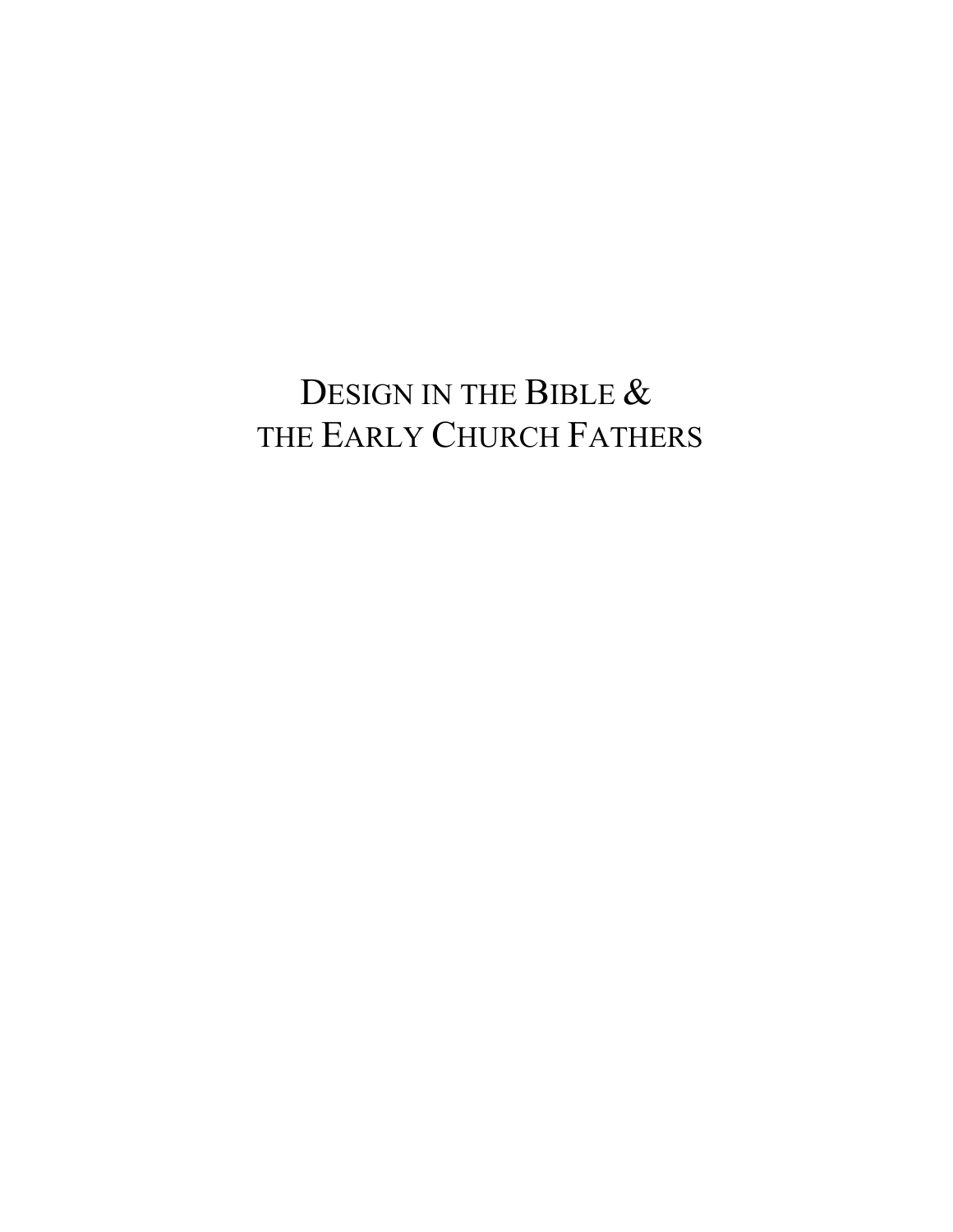*The idea that human beings can observe signs of intelligent design in nature reaches back to the foundations of both science and civilization. In the Greco-Roman tradition, Plato and Cicero both espoused early versions of intelligent design. In the history of science, most scientists until the latter part of the nineteenth century accepted some form of intelligent design, including Alfred Russel Wallace, the co-discoverer with Charles Darwin of the theory of evolution by natural selection. In the Judeo-Christian tradition, meanwhile, the idea that design can be observed in nature can be found not only in the Bible but among Jewish philosophers such as Philo and in the writings of the Early Church Fathers. This sourcebook contains a collection of some of the main texts on design from both the Bible and the writings of the early church.*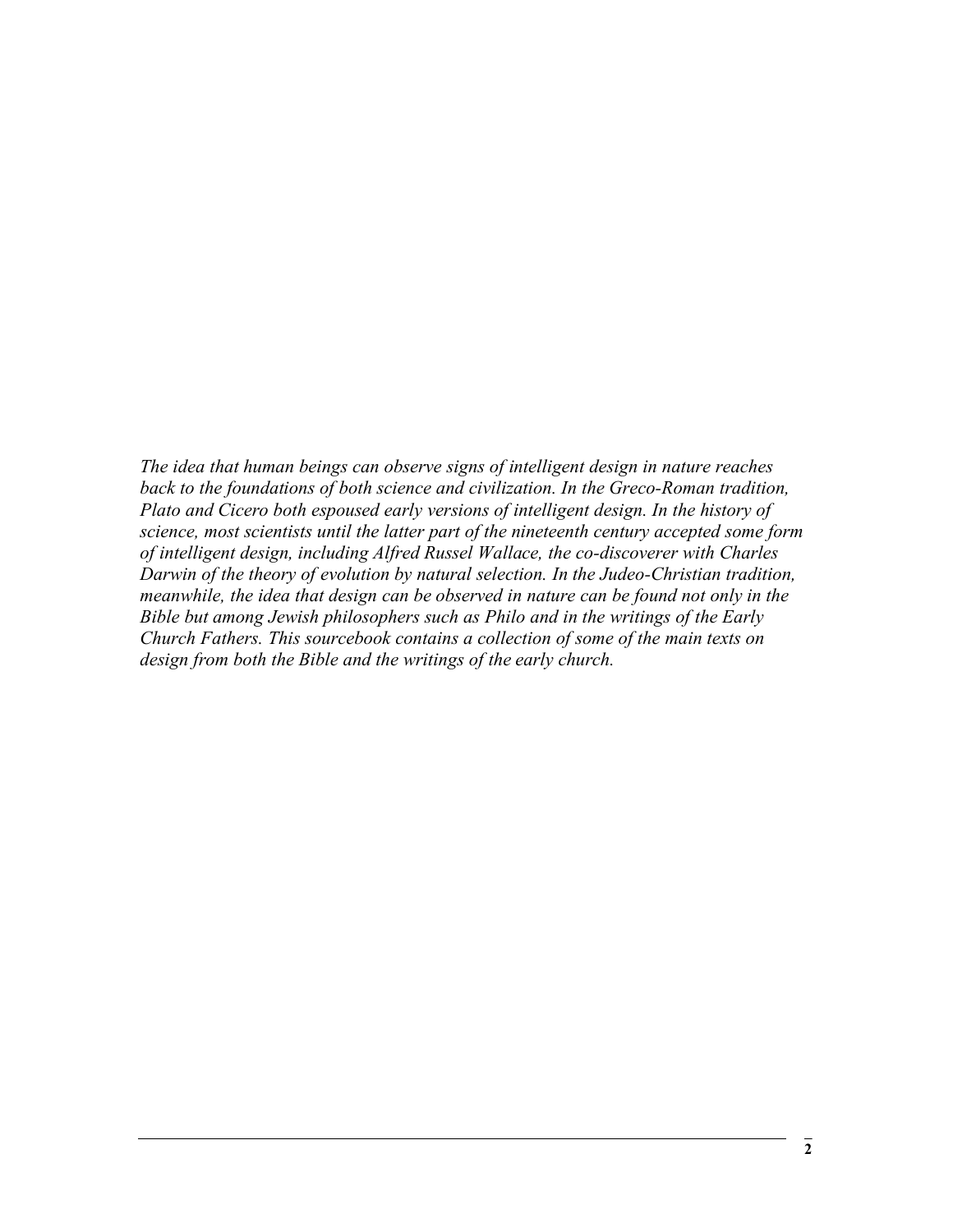# PASSAGES FROM THE BIBLE ABOUT DESIGN IN NATURE

*Both the Jewish and Christian scriptures teach that the natural world reflects God's design, and that this design can be clearly discerned in nature. Below are some of the key passages.*

## **PROVERBS 8:1-3, 22-35** [NKJV]

| 1 Does not wisdom cry out,                    |
|-----------------------------------------------|
| And understanding lift up her voice?          |
| 2 She takes her stand on the top of the high  |
| hill,                                         |
| Beside the way, where the paths meet.         |
| 3 She cries out by the gates, at the entry of |
| the city,                                     |
| At the entrance of the doors                  |
| 22 "The LORD possessed me at the              |
| beginning of His way,                         |
| Before His works of old.                      |
| 23 I have been established from everlasting,  |
| From the beginning, before there was          |
| ever an earth.                                |
| 24 When there were no depths I was brought    |
| forth,                                        |
| When there were no fountains                  |
| abounding with water.                         |
| 25 Before the mountains were settled,         |
| Before the hills, I was brought forth;        |
| 26 While as yet He had not made the earth     |
| or the fields,                                |
| Or the primal dust of the world.              |
| 27 When He prepared the heavens, I was        |
| there,                                        |
| When He drew a circle on the face of the      |
| deep,                                         |
| And obtains favor from the LORD;              |
|                                               |

36 But he who sins against me wrongs his own soul; All those who hate me love death."

# **JOB 38-42** [NIV]

## *Chapter 38*

1 Then the LORD answered Job out of the storm. He said:

2 "Who is this that darkens my counsel with words without knowledge?

28 When He established the clouds above, When He strengthened the fountains of the deep,

29 When He assigned to the sea its limit, So that the waters would not transgress

His command,

 When He marked out the foundations of the earth,

30 Then I was beside Him as a master craftsman;

 And I was daily His delight, Rejoicing always before Him,

31 Rejoicing in His inhabited world,

 And my delight was with the sons of men.

32 "Now therefore, listen to me, my children,

 For blessed are those who keep my ways.

33 Hear instruction and be wise, And do not disdain it.

34 Blessed is the man who listens to me, Watching daily at my gates,

Waiting at the posts of my doors.

35 For whoever finds me finds life, And obtains favor from the LORD.

3 Brace yourself like a man; I will question you, and you shall answer me. 4 "Where were you when I laid the earth's foundation?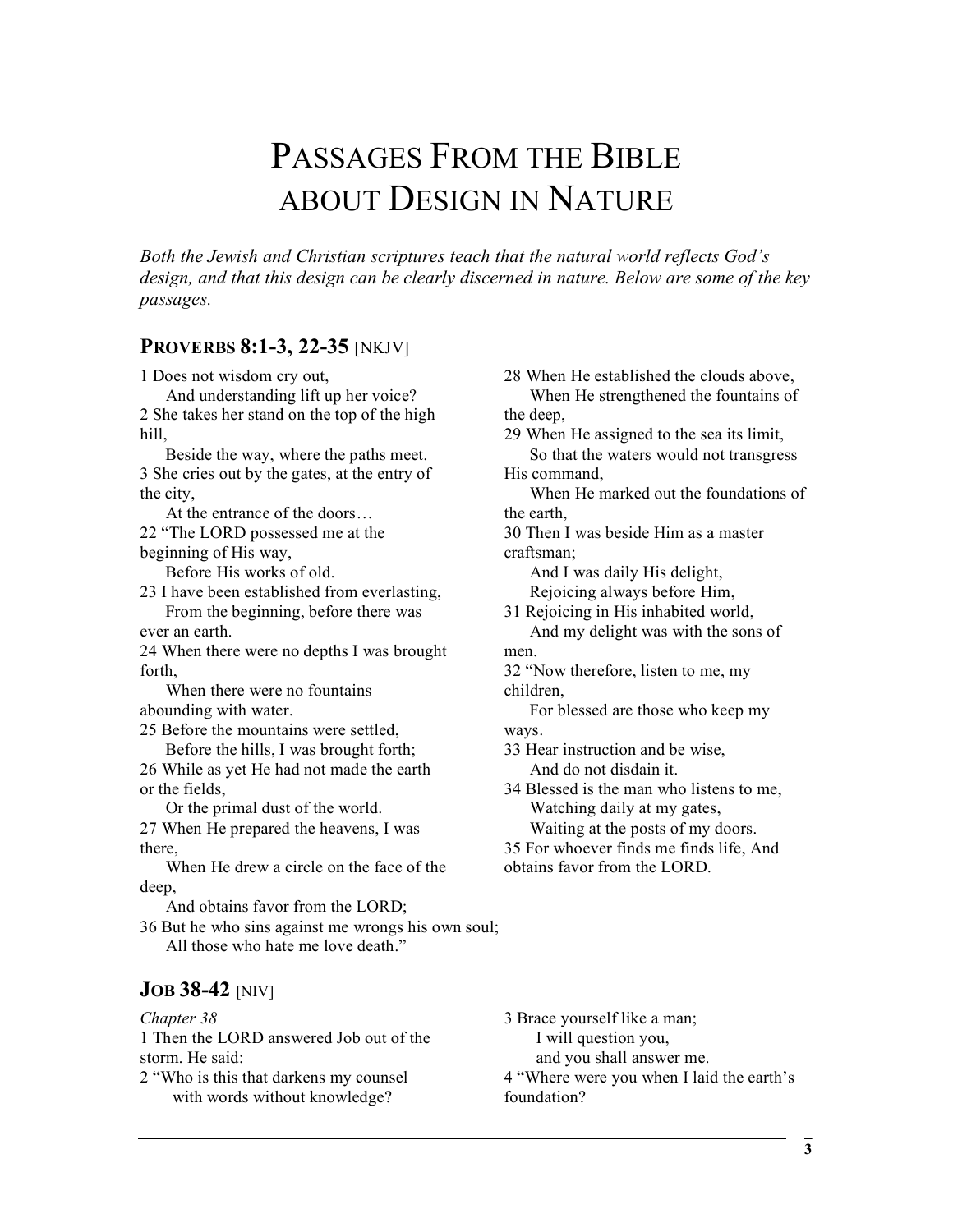Tell me, if you understand.

5 Who marked off its dimensions? Surely you know!

 Who stretched a measuring line across it? 6 On what were its footings set,

or who laid its cornerstone—

7 while the morning stars sang together and all the angels shouted for joy?

8 "Who shut up the sea behind doors when it burst forth from the womb,

9 when I made the clouds its garment and wrapped it in thick darkness,

10 when I fixed limits for it

and set its doors and bars in place,

11 when I said, 'This far you may come and no farther; here is where your proud waves halt'?

12 "Have you ever given orders to the morning, or shown the dawn its place, 13 that it might take the earth by the edges

 and shake the wicked out of it? 14 The earth takes shape like clay under a seal; its features stand out like those of a garment.

15 The wicked are denied their light,

 and their upraised arm is broken. 16 "Have you journeyed to the springs of the sea or walked in the recesses of the deep? 17 Have the gates of death been shown to you?

 Have you seen the gates of the shadow of death?

18 Have you comprehended the vast expanses of the earth?

Tell me, if you know all this.

19 "What is the way to the abode of light? And where does darkness reside?

20 Can you take them to their places? Do you know the paths to their

dwellings? 21 Surely you know, for you were already

born!

 You have lived so many years! 22 "Have you entered the storehouses of the snow or seen the storehouses of the hail, 23 which I reserve for times of trouble,

for days of war and battle?

24 What is the way to the place where the lightning is dispersed,

 or the place where the east winds are scattered over the earth?

25 Who cuts a channel for the torrents of

rain, and a path for the thunderstorm,

26 to water a land where no man lives, a desert with no one in it,

27 to satisfy a desolate wasteland and make it sprout with grass?

28 Does the rain have a father? Who fathers the drops of dew?

29 From whose womb comes the ice? Who gives birth to the frost from the heavens

 30 when the waters become hard as stone, when the surface of the deep is frozen?

31 "Can you bind the beautiful Pleiades? Can you loose the cords of Orion?

32 Can you bring forth the constellations in their seasons or lead out the Bear with its cubs?

33 Do you know the laws of the heavens? Can you set up God's dominion over the earth?

34 "Can you raise your voice to the clouds and cover yourself with a flood of water?

35 Do you send the lightning bolts on their way?

- Do they report to you, 'Here we are'? 36 Who endowed the heart with wisdom
- or gave understanding to the mind? 37 Who has the wisdom to count the clouds? Who can tip over the water jars of the

heavens

38 when the dust becomes hard and the clods of earth stick together?

39 "Do you hunt the prey for the lioness and satisfy the hunger of the lions

40 when they crouch in their dens or lie in wait in a thicket?

41 Who provides food for the raven when its young cry out to God and wander about for lack of food?

#### *Chapter 39*

 1 "Do you know when the mountain goats give birth?

 Do you watch when the doe bears her fawn?

2 Do you count the months till they bear? Do you know the time they give birth?

3 They crouch down and bring forth their young;

their labor pains are ended.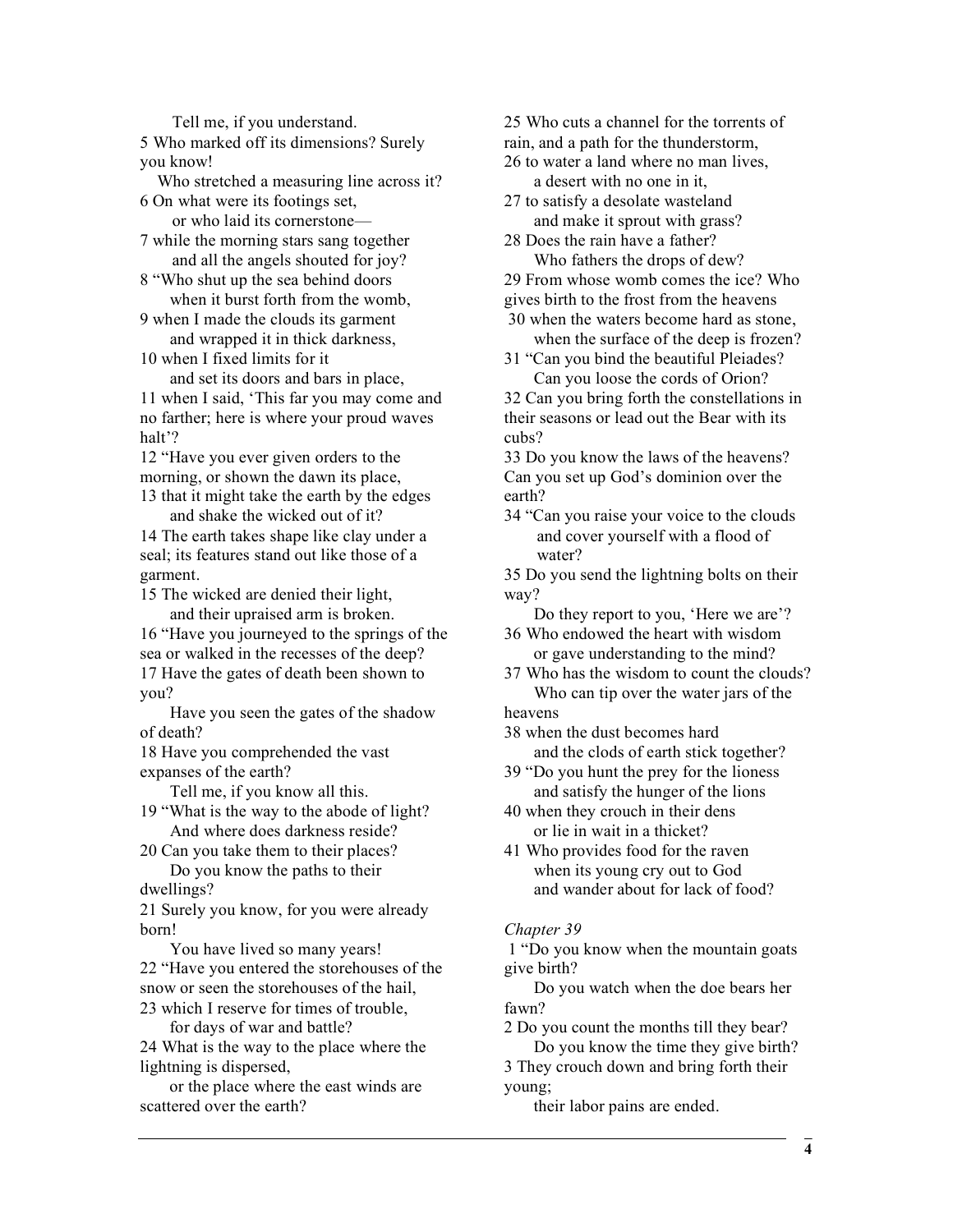4 Their young thrive and grow strong in the wilds;

- they leave and do not return.
- 5 "Who let the wild donkey go free? Who untied his ropes?
- 6 I gave him the wasteland as his home, the salt flats as his habitat.
- 7 He laughs at the commotion in the town; he does not hear a driver's shout.
- 8 He ranges the hills for his pasture and searches for any green thing.
- 9 "Will the wild ox consent to serve you? Will he stay by your manger at night?
- 10 Can you hold him to the furrow with a harness?
- Will he till the valleys behind you? 11 Will you rely on him for his great strength?
- Will you leave your heavy work to him? 12 Can you trust him to bring in your grain
- and gather it to your threshing floor?
- 13 "The wings of the ostrich flap joyfully, but they cannot compare with the
- pinions and feathers of the stork. 14 She lays her eggs on the ground
- and lets them warm in the sand,
- 15 unmindful that a foot may crush them, that some wild animal may trample them.
- 16 She treats her young harshly, as if they were not hers;
- she cares not that her labor was in vain,
- 17 for God did not endow her with wisdom or give her a share of good sense.
- 18 Yet when she spreads her feathers to run, she laughs at horse and rider.
- 19 "Do you give the horse his strength or clothe his neck with a flowing mane?
- 20 Do you make him leap like a locust, striking terror with his proud snorting?
- 21 He paws fiercely, rejoicing in his strength,
	- and charges into the fray.
- 22 He laughs at fear, afraid of nothing; he does not shy away from the sword.
- 23 The quiver rattles against his side, along with the flashing spear and lance.
- 24 In frenzied excitement he eats up the ground;
- he cannot stand still when the trumpet sounds.

25 At the blast of the trumpet he snorts, 'Aha!'

 He catches the scent of battle from afar, the shout of commanders and the battle cry. 26 "Does the hawk take flight by your wisdom

 and spread his wings toward the south? 27 Does the eagle soar at your command

- and build his nest on high? 28 He dwells on a cliff and stays there at night;
- a rocky crag is his stronghold. 29 From there he seeks out his food;
- his eyes detect it from afar. 30 His young ones feast on blood,
	- and where the slain are, there is he."

## *Chapter 40*

- 1 The LORD said to Job:
- 2 "Will the one who contends with the

Almighty correct him?

- Let him who accuses God answer him!" 3 Then Job answered the LORD :
- 4 "I am unworthy—how can I reply to you? I put my hand over my mouth.
- 5 I spoke once, but I have no answer twice, but I will say no more."
- 6 Then the LORD spoke to Job out of the storm:
- 7 "Brace yourself like a man; I will question you, and you shall answer me.
- 8 "Would you discredit my justice? Would you condemn me to justify yourself?
- 
- 9 Do you have an arm like God's, and can your voice thunder like his?
- 10 Then adorn yourself with glory and splendor, and clothe yourself in honor and majesty.
- 11 Unleash the fury of your wrath,
- look at every proud man and bring him low, 12 look at every proud man and humble
- him, crush the wicked where they stand. 13 Bury them all in the dust together;
- shroud their faces in the grave.
- 14 Then I myself will admit to you that your own right hand can save you.
- 15 "Look at the behemoth, which I made along with you and which feeds on grass like an ox.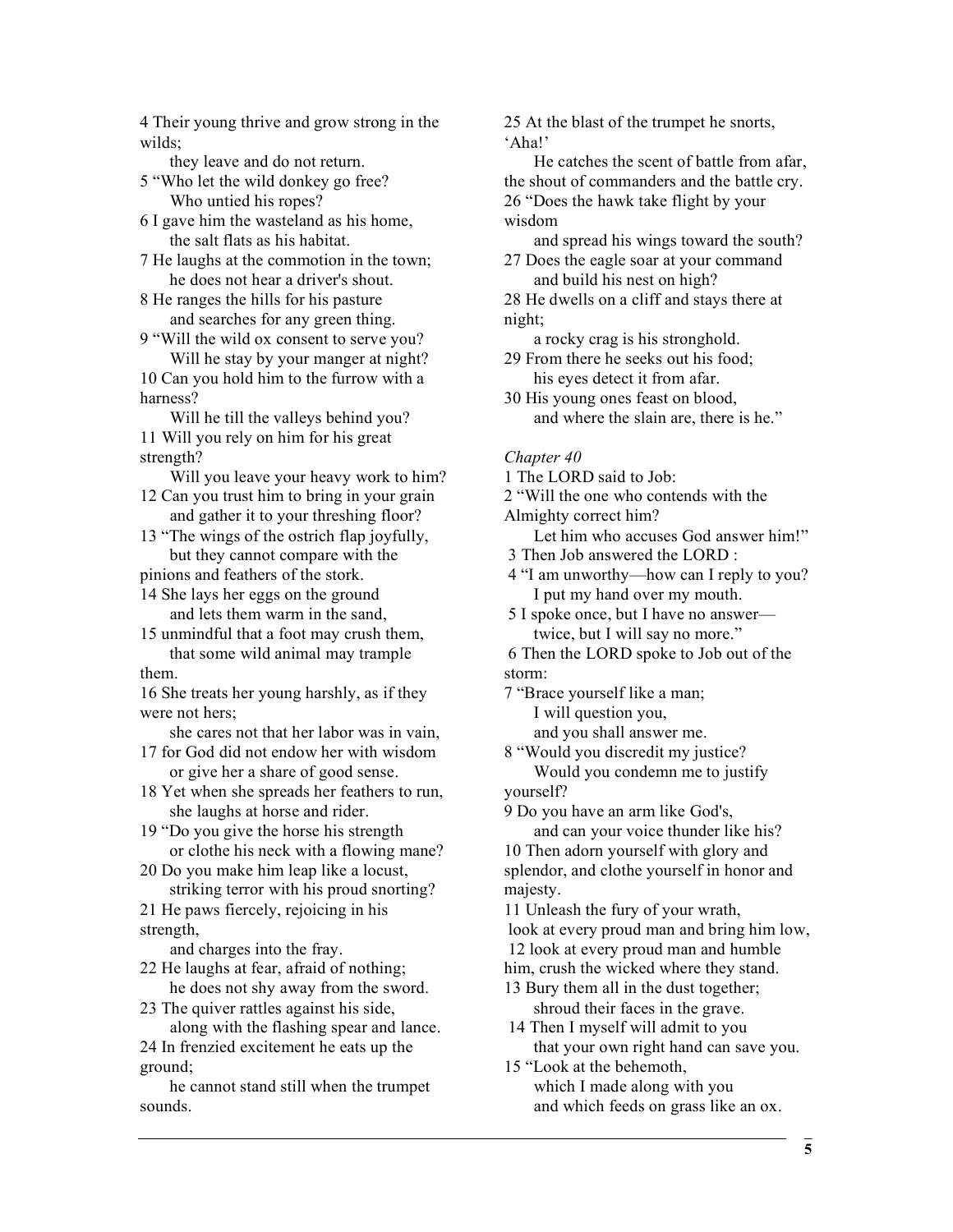16 What strength he has in his loins, what power in the muscles of his belly!

- 17 His tail sways like a cedar; the sinews of his thighs are close-knit.
- 18 His bones are tubes of bronze, his limbs like rods of iron.
- 19 He ranks first among the works of God, yet his Maker can approach him with his sword.
- 20 The hills bring him their produce, and all the wild animals play nearby.
- 21 Under the lotus plants he lies, hidden among the reeds in the marsh.
- 22 The lotuses conceal him in their shadow; the poplars by the stream surround him.
- 23 When the river rages, he is not alarmed; he is secure, though the Jordan should surge against his mouth.
- 24 Can anyone capture him by the eyes, or trap him and pierce his nose?

*Chapter 41*

1 "Can you pull in the leviathan with a fishhook

 or tie down his tongue with a rope? 2 Can you put a cord through his nose

- or pierce his jaw with a hook?
- 3 Will he keep begging you for mercy? Will he speak to you with gentle words?
- 4 Will he make an agreement with you for you to take him as your slave for
- life?

5 Can you make a pet of him like a bird or put him on a leash for your girls?

6 Will traders barter for him?

 Will they divide him up among the merchants?

7 Can you fill his hide with harpoons or his head with fishing spears?

8 If you lay a hand on him,

 you will remember the struggle and never do it again!

9 Any hope of subduing him is false; the mere sight of him is overpowering.

10 No one is fierce enough to rouse him. Who then is able to stand against me?

 11 Who has a claim against me that I must pay?

Everything under heaven belongs to me.

12 "I will not fail to speak of his limbs, his strength and his graceful form.

- 13 Who can strip off his outer coat? Who would approach him with a bridle?
- 14 Who dares open the doors of his mouth, ringed about with his fearsome teeth?
- 15 His back has rows of shields tightly sealed together;

16 each is so close to the next that no air can pass between.

17 They are joined fast to one another; they cling together and cannot be parted.

18 His snorting throws out flashes of light; his eyes are like the rays of dawn.

19 Firebrands stream from his mouth; sparks of fire shoot out.

20 Smoke pours from his nostrils as from a boiling pot over a fire of

reeds.

21 His breath sets coals ablaze, and flames dart from his mouth.

22 Strength resides in his neck; dismay goes before him.

23 The folds of his flesh are tightly joined; they are firm and immovable.

24 His chest is hard as rock, hard as a lower millstone.

25 When he rises up, the mighty are terrified;

they retreat before his thrashing.

- 26 The sword that reaches him has no effect,
- nor does the spear or the dart or the javelin.
- 27 Iron he treats like straw and bronze like rotten wood.

28 Arrows do not make him flee;

 slingstones are like chaff to him. 29 A club seems to him but a piece of straw;

 he laughs at the rattling of the lance. 30 His undersides are jagged potsherds,

 leaving a trail in the mud like a threshing sledge.

31 He makes the depths churn like a boiling caldron

 and stirs up the sea like a pot of ointment.

32 Behind him he leaves a glistening wake;

one would think the deep had white hair.

33 Nothing on earth is his equal a creature without fear.

 34 He looks down on all that are haughty; he is king over all that are proud."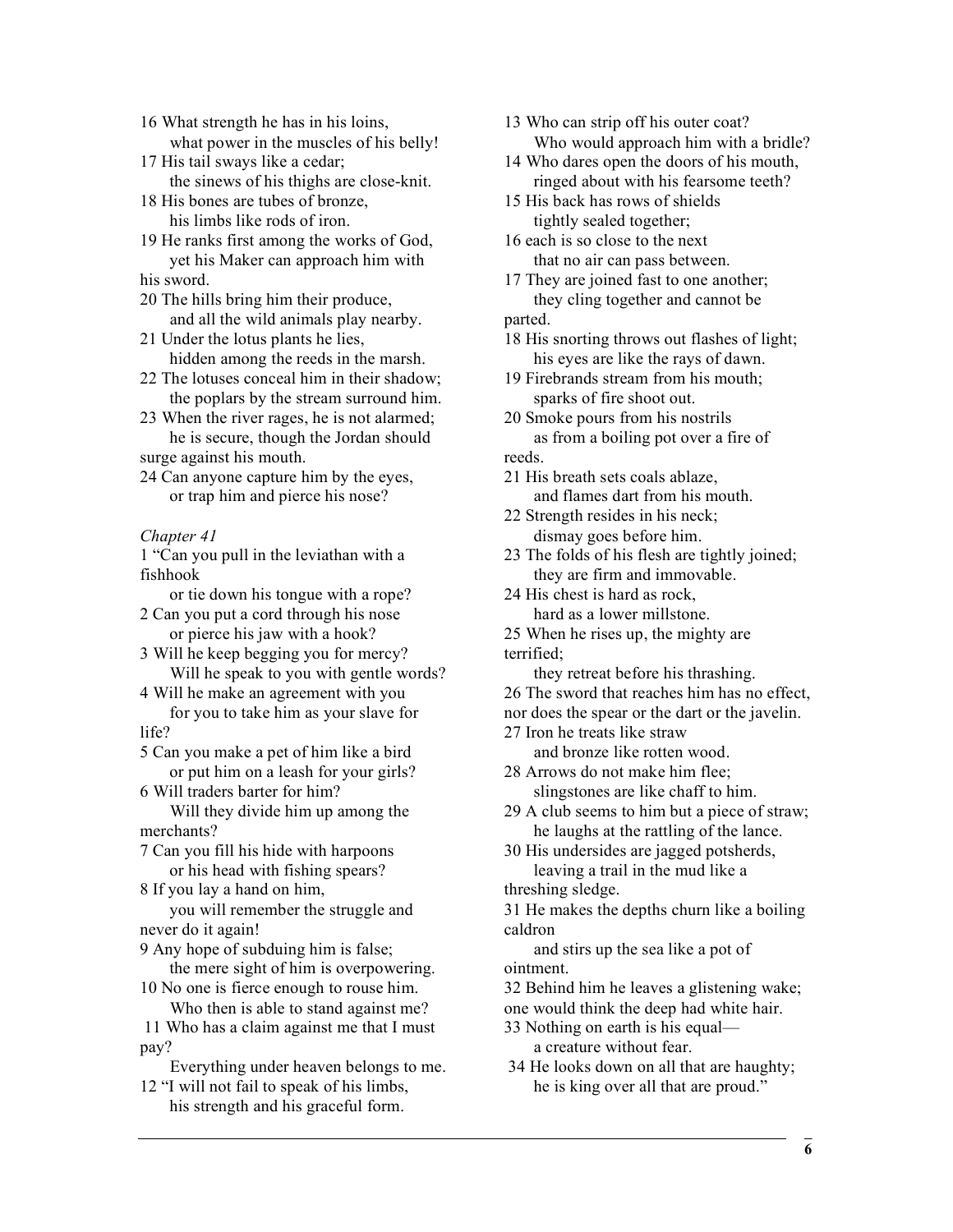## *Job 42*

1 Then Job replied to the LORD : 2 "I know that you can do all things; no plan of yours can be thwarted. 3 You asked, 'Who is this that obscures my counsel without knowledge?' Surely I spoke of things I did not understand, things too wonderful for me to know.

4 "You said, 'Listen now, and I will speak; I will question you, and you shall answer me.'

5 My ears had heard of you but now my eyes have seen you. 6 Therefore I despise myself and repent in dust and ashes."

# **PSALM 19: 1-6** [NIV]

The heavens declare the glory of God; the skies proclaim the work of his hands. Day after day they pour forth speech; night after night they display knowledge. There is no speech or language where their voice is not heard. Their voice goes out into all the earth, their words to the ends of the world. In the heavens he has pitched a tent for the sun, which is like a bridegroom coming forth from his pavilion, like a champion rejoicing to run his course. It rises at one end of the heavens and makes its circuit to the other; nothing is hidden from its heat.

# **MATTHEW 5:44-45, 48** [NIV]

[44] But I tell you: Love your enemies and pray for those who persecute you, [45] that you may be sons of your Father in heaven. He causes his sun to rise on the evil and the good, and sends rain on the righteous and the unrighteous…[48] Be perfect, therefore, as your heavenly Father is perfect.

# **MATTHEW 6:26-30** [NKJV]

[26] Look at the birds of the air, for they neither sow nor reap nor gather into barns; yet your heavenly Father feeds them. Are you not of more value than they? [27] Which of you by worrying can add one cubit to his stature? [28] "So why do you worry about clothing? Consider the lilies of the field, how they grow: they neither toil nor spin; [29] and yet I say to you that even Solomon in all his glory was not arrayed like one of these. [30] Now if God so clothes the grass of the field, which today is, and tomorrow is thrown into the oven, will He not much more clothe you, O you of little faith?"

# **ROMANS 1:19-21** [NKJV]

[19] because what may be known of God is manifest in them, for God has shown it to them. [20] For since the creation of the world His invisible attributes are clearly seen, being understood by the things that are made, even His eternal power and Godhead, so that they are without excuse, [21] falls on evil as well as good?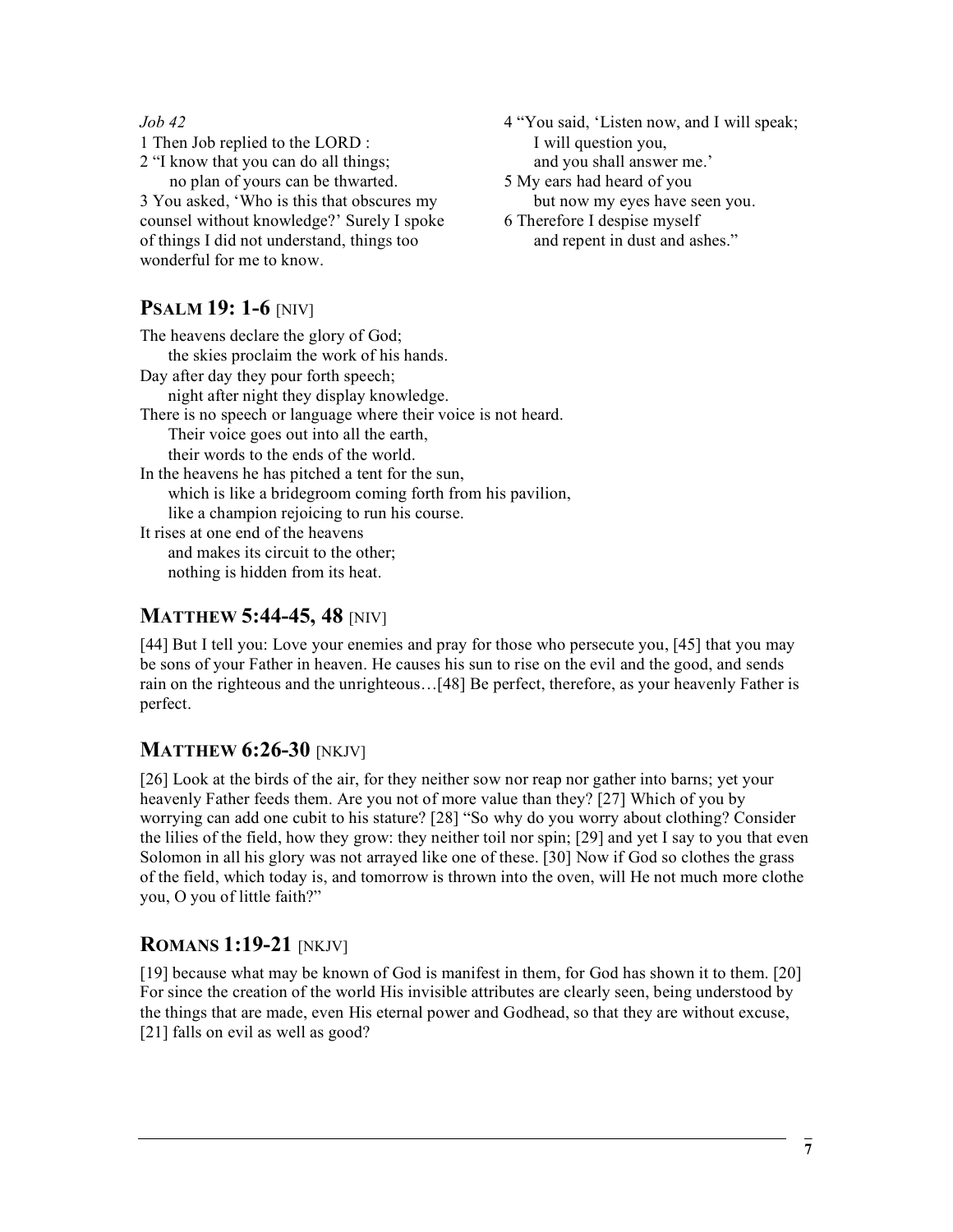## **ACTS 14:8-18** [NIV]

[8] In Lystra there sat a man crippled in his feet, who was lame from birth and had never walked. [9] He listened to Paul as he was speaking. Paul looked directly at him, saw that he had faith to be healed [10] and called out, "Stand up on your feet!" At that, the man jumped up and began to walk. [11] When the crowd saw what Paul had done, they shouted in the Lycaonian language, "The gods have come down to us in human form!" [12] Barnabas they called Zeus, and Paul they called Hermes because he was the chief speaker. [13] The priest of Zeus, whose temple was just outside the city, brought bulls and wreaths to the city gates because he and the crowd wanted to offer sacrifices to them.

[14] But when the apostles Barnabas and Paul heard of this, they tore their clothes and rushed out into the crowd, shouting: [15] "Men, why are you doing this? We too are only men, human like you. We are bringing you good news, telling you to turn from these worthless things to the living God, who made heaven and earth and sea and everything in them. [16] In the past, he let all nations go their own way. [17] Yet he has not left himself without testimony: He has shown kindness by giving you rain from heaven and crops in their seasons; he provides you with plenty of food and fills your hearts with joy." [18] Even with these words, they had difficulty keeping the crowd from sacrificing to them.

*Scripture taken from the HOLY BIBLE, NEW INTERNATIONAL VERSION® [NIV]. Copyright © 1973, 1978, 1984 International Bible Society. Used by permission of Zondervan. All rights reserved. Also, scripture taken from the New King James Version [NKJV]. Copyright © 1982 by Thomas Nelson, Inc. Used by permission. All rights reserved.*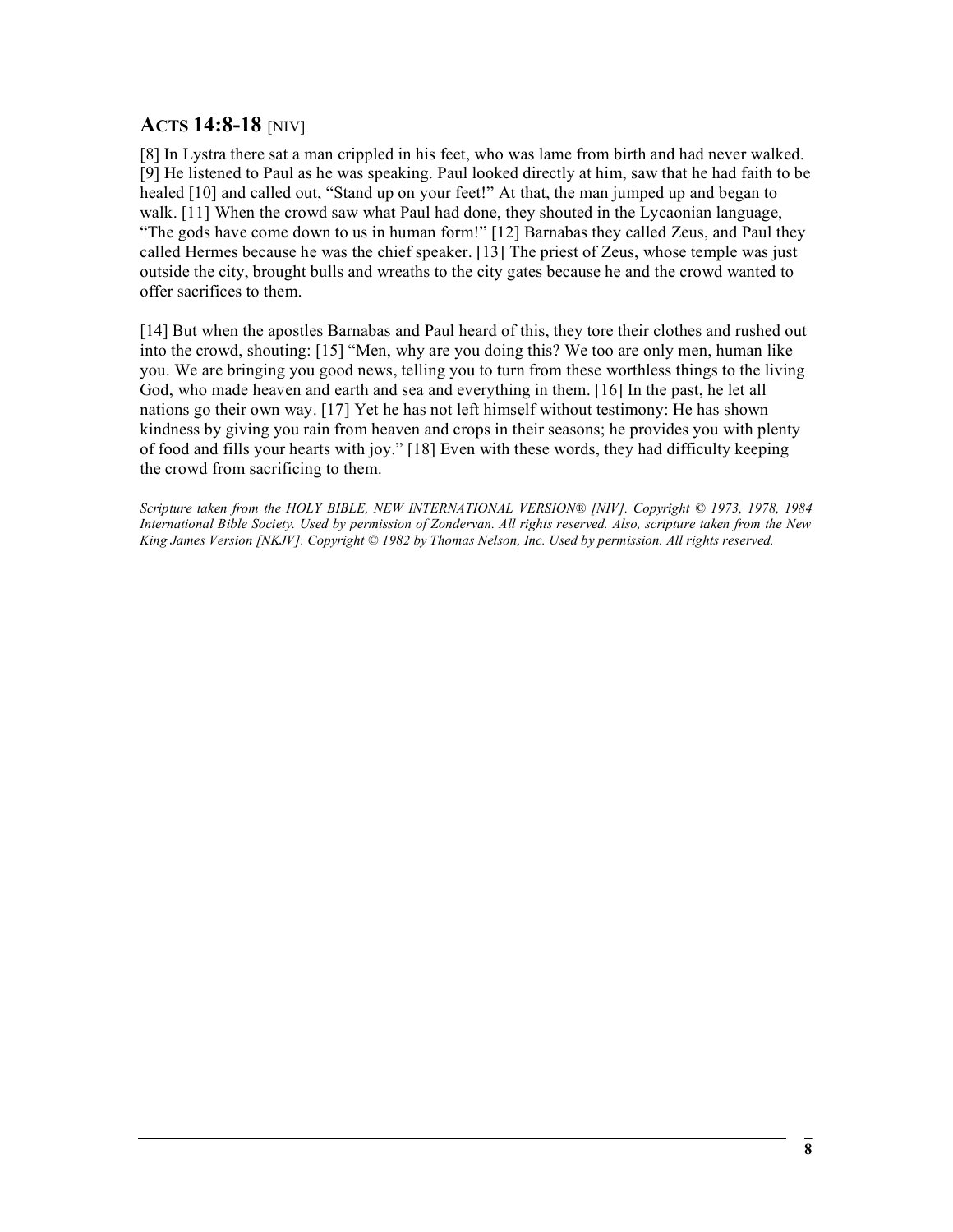# PASSAGES FROM JEWISH THINKERS ABOUT DESIGN IN NATURE

*Below are selected passages from Jewish writers outside the Bible who raise the issue of design in nature.*

## **1. WISDOM OF SOLOMON 13:1-9** [NAB]

*The* Wisdom of Solomon *was likely authored at least a century before the birth of Jesus by a Jew living in Alexandria.*

- 1 For all men were by nature foolish who were in ignorance of God, and who from the good things seen did not succeed in knowing him who is, and from studying the works did not discern the artisan;
- 2 But either fire, or wind, or the swift air, or the circuit of the stars, or the mighty water, or the luminaries of heaven, the governors of the world, they considered gods.
- 3 Now if out of joy in their beauty they thought them gods, let them know how far more excellent is the Lord than these; for the original source of beauty fashioned them.
- 4 Or if they were struck by their might and energy, let them from these things realize how much more powerful is he who made them.
- 5 For from the greatness and the beauty of created things their original author, by analogy, is seen.
- 6 But yet, for these the blame is less; For they indeed have gone astray perhaps, though they seek God and wish to find him.
- 7 For they search busily among his works, but are distracted by what they see, because the things seen are fair.
- 8 But again, not even these are pardonable.
- 9 For if they so far succeeded in knowledge that they could speculate about the world, how did they not more quickly find its LORD?

## **2. PHILO OF ALEXANDRIA,** *ON THE CREATION*

*Philo of Alexandria was an influential Jewish thinker and writer who lived from around 20 BC to 50 AD. He wrote an important commentary on the creation account in Genesis. This selection is from* On the Creation, *I.7-11.*

Some men, admiring the world itself rather than the Creator of the world, have represented it as existing without any maker, and eternal; and as impiously as falsely have represented God as existing in a state of complete inactivity, while it would have been right on the other hand to marvel at the might of God as the creator and father of all, and to admire the world in a degree not exceeding the bounds of moderation.

But Moses, who had early reached the very summits of philosophy, and who had learnt from the oracles of God the most numerous and important of the principles of nature, was well aware that it is indispensable that in all existing things there must be an active cause, and a passive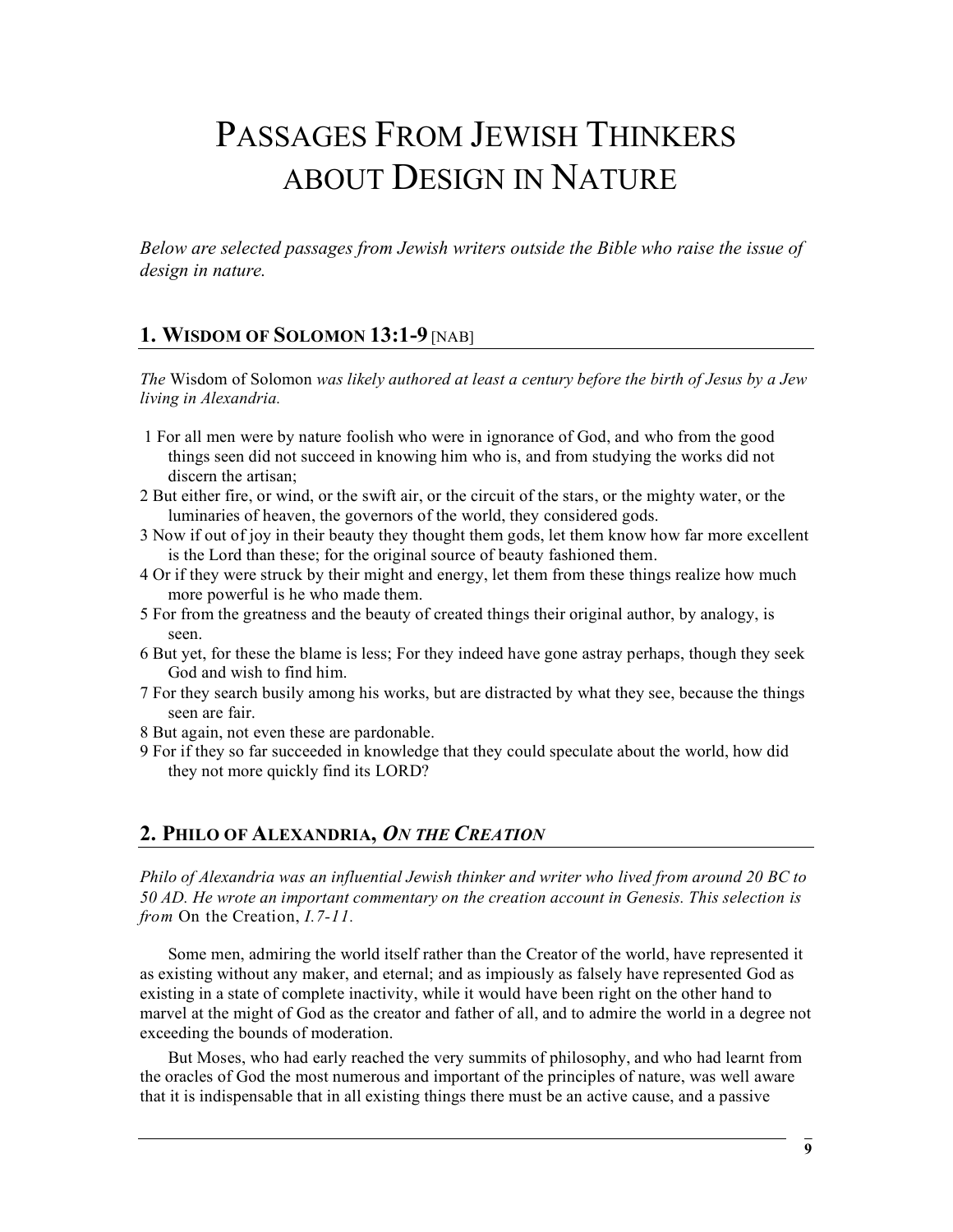subject; and that the active cause is the intellect of the universe... while the passive subject is something inanimate and incapable of motion by any intrinsic power of its own, but having been set in motion, and fashioned, and endowed with life by the intellect, became transformed into that most perfect work, this world.

And those who describe it as being uncreated, do, without being aware of it, cut off the most useful and necessary of all the qualities which tend to produce piety, namely, providence: for reason proves that the father and creator has a care for that which has been created; for a father is anxious for the life of his children, and a workman aims at the duration of his works, and employs every device imaginable to ward off everything that is pernicious or injurious, and is desirous by every means in his power to provide everything which is useful or profitable for them.

But with regard to that which has not been created, there is no feeling of interest as if it were his own in the breast of him who has not created it. It is then a pernicious doctrine, and one for which no one should contend, to establish a system in this world, such as anarchy is in a city, so that it should have no superintendant, or regulator, or judge, by whom everything must be managed and governed.

## **3. JOSEPHUS,** *AGAINST APION* **(BOOK II)**

*Josephus (37-c. 100 AD) was an influential Jewish historian and apologist in the first century, AD. He eventually became a Roman citizen.*

23. …The first command is concerning God, and affirms that God contains all things, and is a Being every way perfect and happy, self-sufficient, and supplying all other beings; the beginning, the middle, and the end of all things. He is manifest in his works and benefits, and more conspicuous than any other being whatsoever; but as to his form and magnitude, he is most obscure. All materials, let them be ever so costly, are unworthy to compose an image for him, and all arts are unartful to express the notion we ought to have of him. We can neither see nor think of any thing like him, nor is it agreeable to piety to form a resemblance of him. We see his works, the light, the heaven, the earth, the sun and the moon, the waters, the generations of animals, the productions of fruits. These things hath God made, not with hands, nor with labor, nor as wanting the assistance of any to cooperate with him; but as his will resolved they should be made and be good also, they were made and became good immediately. All men ought to follow this Being, and to worship him in the exercise of virtue; for this way of worship of God is the most holy of all others.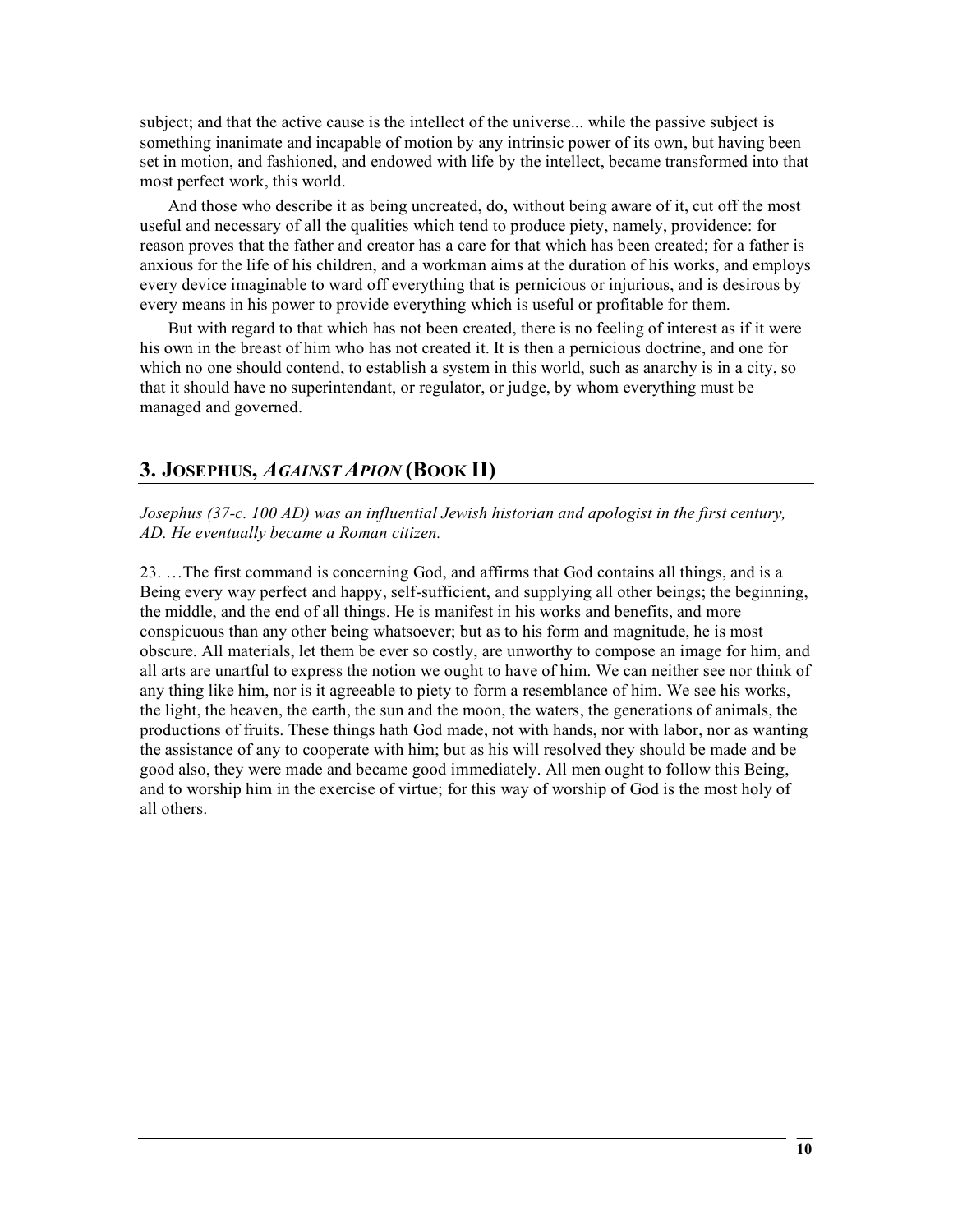# PASSAGES FROM THE EARLY CHURCH FATHERS ABOUT DESIGN IN NATURE

*Below are some of the most important passages from the writings of the Early Church Fathers that discuss how God's design can be clearly discerned in nature. These selections come from* The Early Church Fathers *collection edited by Philip Schaff et. al.*

## **1. THEOPHILUS,** *THEOPHILUS TO AUTOLYCUS* **(BOOK I)**

#### *Theophilus (c. 115-188 AD) was Bishop of Antioch.*

#### **Chapter IV.—Attributes of God.**

And He is without beginning, because He is unbegotten; and He is unchangeable, because He is immortal. And he is called God [*Theos*] on account of His having placed [*tetheikenai*] all things on security afforded by Himself; and on account of [*theein*], for *theein* means running, and moving, and being active, and nourishing, and foreseeing, and governing, and making all things alive. But he is Lord, because He rules over the universe; Father, because he is before all things; Fashioner and Maker, because He is creator and maker of the universe; the Highest, because of His being above all; and Almighty, because He Himself rules and embraces all. For the heights of heaven, and the depths of the abysses, and the ends of the earth, are in His hand, and there is no place of His rest. For the heavens are His work, the earth is His creation, the sea is His handiwork; man is His formation and His image; sun, moon, and stars are His elements, made for signs, and seasons, and days, and years, that they may serve and be slaves to man; and all things God has made out of things that were not into things that are, in order that through His works His greatness may be known and understood.

#### **Chapter V.—The Invisible God Perceived Through His Works.**

For as the soul in man is not seen, being invisible to men, but is perceived through the motion of the body, so God cannot indeed be seen by human eyes, but is beheld and perceived through His providence and works. For, in like manner, as any person, when he sees a ship on the sea rigged and in sail, and making for the harbor, will no doubt infer that there is a pilot in her who is steering her; so we must perceive that God is the governor [pilot] of the whole universe, though He be not visible to the eyes of the flesh, since He is incomprehensible. For if a man cannot look upon the sun, though it be a very small heavenly body, on account of its exceeding heat and power, how shall not a mortal man be much more unable to face the glory of God, which is unutterable? For as the pomegranate, with the rind containing it, has within it many cells and compartments which are separated by tissues, and has also many seeds dwelling in it, so the whole creation is contained by the spirit of God, and the containing spirit is along with the creation contained by the hand of God. As, therefore, the seed of the pomegranate, dwelling inside, cannot see what is outside the rind, itself being within; so neither can man, who along with the whole creation is enclosed by the hand of God, behold God. Then again, an earthly king is believed to exist, even though he be not seen by all; for he is recognized by his laws and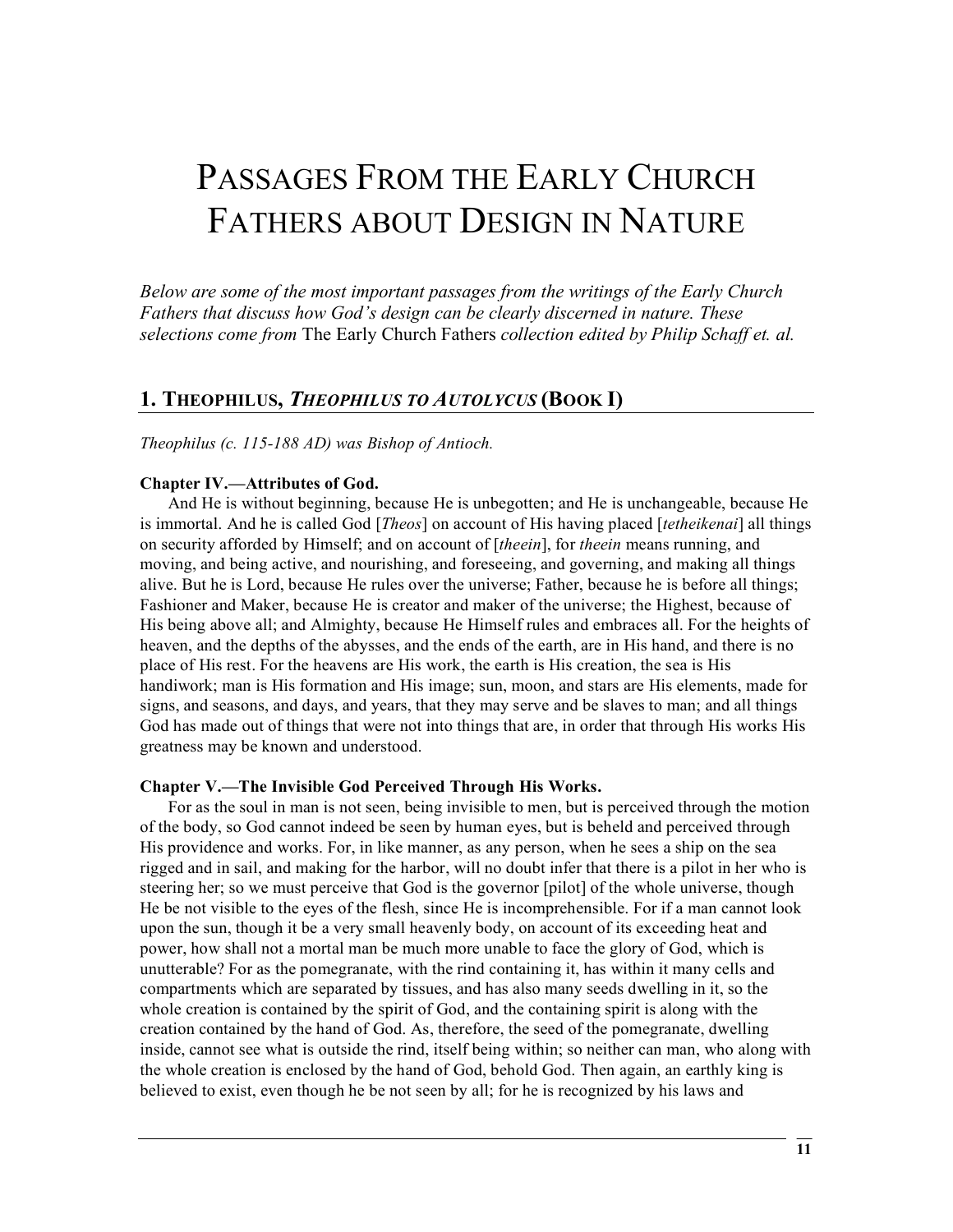ordinances, and authorities, and forces, and statues; and are you unwilling that God should be recognized by His works and mighty deeds?

## **Chapter VI.—God is Known by His Works.**

Consider, O man, His works,—the timely rotation of the seasons, and the changes of temperature; the regular march of the stars; the well-ordered course of days and nights, and months, and years; the various beauty of seeds, and plants, and fruits; and the divers species of quadrupeds, and birds, and reptiles, and fishes, both of the rivers and of the sea; or consider the instinct implanted in these animals to beget and rear offspring, not for their own profit, but for the use of man; and the providence with which God provides nourishment for all flesh, or the subjection in which He has ordained that all things subserve mankind. Consider, too, the flowing of sweet fountains and never-failing rivers, and the seasonable supply of dews, and showers, and rains; the manifold movement of the heavenly bodies, the morning star rising and heralding the approach of the perfect luminary; and the constellation of Pleiades, and Orion, and Arcturus, and the orbit of the other stars that circle through the heavens, all of which the manifold wisdom of God has called by names of their own. He is God alone who made light out of darkness, and brought forth light from His treasures, and formed the chambers of the south wind, and the treasure-houses of the deep, and the bounds of the seas, and the treasuries of snows and hailstorms, collecting the waters in the storehouses of the deep, and the darkness in His treasures, and bringing forth the sweet, and desirable, and pleasant light out of His treasures; "who causeth the vapors to ascend from the ends of the earth: He maketh lightnings for the rain;" who sends forth His thunder to terrify, and foretells by the lightning the peal of the thunder, that no soul may faint with the sudden shock; and who so moderates the violence of the lightning as it flashes out of heaven, that it does not consume the earth; for, if the lightning were allowed all its power, it would burn up the earth; and were the thunder allowed all its power, it would overthrow all the works that are therein.

## **2. ATHENAGORAS,** *A PLEA FOR THE CHRISTIANS*

*Athenagoras of Athens (c. 133-190 AD) was a Christian philosopher and apologist.* 

## **Chapter XV.—The Christians Distinguish God from Matter.**

…For as is the potter and the clay (matter being the clay, and the artist the potter), so is God, the Framer of the world, and matter, which is subservient to Him for the purposes of His art. But as the clay cannot become vessels of itself without art, so neither did matter, which is capable of taking all forms, receive, apart from God the Framer, distinction and shape and order. And as we do not hold the pottery of more worth than him who made it, nor the vessels of glass and gold than him who wrought them; but if there is anything about them elegant in art we praise the artificer, and it is he who reaps the glory of the vessels: even so with matter and God—the glory and honour of the orderly arrangement of the world belongs of right not to matter, but to God, the Framer of matter. So that, if we were to regard the various forms of matter as gods, we should seem to be without any sense of the true God, because we should be putting the things which are dissoluble and perishable on a level with that which is eternal.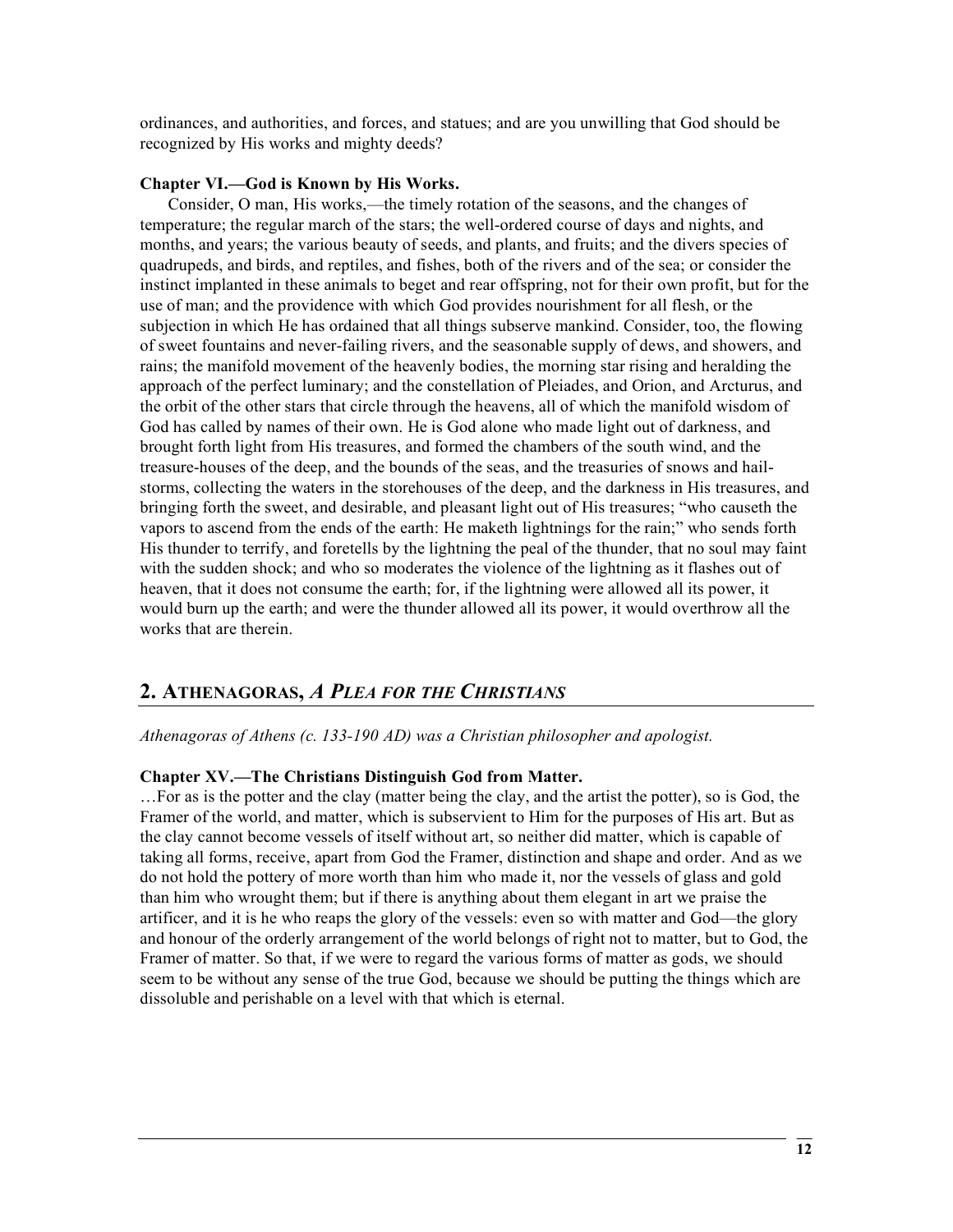## **3. IRENAEUS,** *AGAINST HERESIES* **(BOOK I)**

#### *Irenaeus (c. 130-200) was Bishop of Lyons.*

### **Chapter IX.—There is but one Creator of the world, God the Father: this the constant belief of the Church.**

That God is the Creator of the world is accepted even by those very persons who in many ways speak against Him, and yet acknowledge Him, styling Him the Creator…—all men, in fact, consenting to this truth: the ancients on their part preserving with special care, from the tradition of the first-formed man, this persuasion, while they celebrate the praises of one God, the Maker of heaven and earth; others, again, after them, being reminded of this fact by the prophets of God, while the very heathen learned it from creation itself. For even creation reveals Him who formed it, and the very work made suggests Him who made it, and the world manifests Him who ordered it. The Universal Church, moreover, through the whole world, has received this tradition from the apostles.

## **4. DIONYSIUS,** *THE BOOKS ON NATURE* **(PART II)**

*Dionysius (200-265 AD) was Bishop of Alexandria.* 

## **I. In Opposition to Those of the School of Epicurus Who Deny the Existence of a Providence, and Refer the Constitution of the Universe to Atomic Bodies.**

Is the universe one coherent whole, as it seems to be in our own judgment, as well as in that of the wisest of the Greek philosophers, such as Plato and Pythagoras, and the Stoics and Heraclitus? or is it a duality, as some may possibly have conjectured? or is it indeed something manifold and infinite, as has been the opinion of certain others who, with a variety of mad speculations and fanciful usages of terms, have sought to divide and resolve the essential matter of the universe, and lay down the position that it is infinite and unoriginated, and without the sway of Providence? For there are those who, giving the name of atoms to certain imperishable and most minute bodies which are supposed to be infinite in number, and positing also the existence of a certain vacant space of an unlimited vastness, allege that these atoms, as they are borne along casually in the void, and clash all fortuitously against each other in an unregulated whirl, and become commingled one with another in a multitude of forms, enter into combination with each other, and thus gradually form this world and all objects in it; yea, more, that they construct infinite worlds. This was the opinion of Epicurus and Democritus; only they differed in one point, in so far as the former supposed these atoms to be all most minute and consequently imperceptible, while Democritus held that there were also some among them of a very large size. But they both hold that such atoms do exist, and that they are so called on account of their indissoluble consistency. There are some, again, who give the name of atoms to certain bodies which are indivisible into parts, while they are themselves parts of the universe, out of which in their undivided state all things are made up, and into which they are dissolved again. And the allegation is, that Diodorus was the person who gave them their names as bodies indivisible into parts. But it is also said that Heraclides attached another name to them, and called them "weights;" and from him the physician Asclepiades also derived that name.

#### **II. A Refutation of This Dogma on the Ground of Familiar Human Analogies.**

How, shall we bear with these men who assert that all those wise, and consequently also noble, constructions (in the universe) are only the works of common chance? those objects, I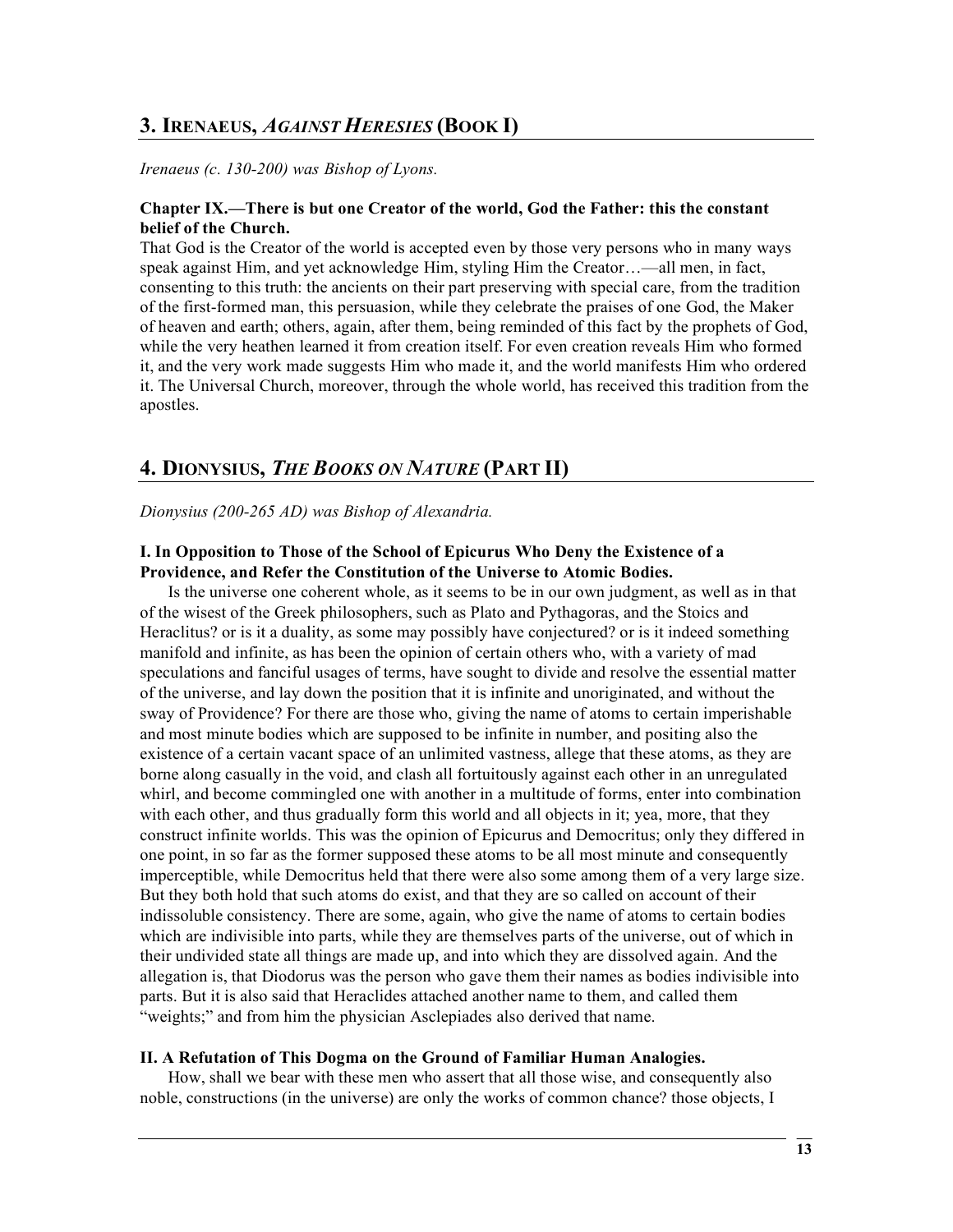mean, of which each taken by itself as it is made, and the whole system collectively, were seen to be good by Him by whose command they came into existence. For, as it is said, "God saw everything that He had made, and, behold, it was very good." But truly these men do not reflect on the analogies even of small familiar things which might come under their observation at any time, and from which they might learn that no object of any utility, and fitted to be serviceable, is made without design or by mere chance, but is wrought by skill of hand, and is contrived so as to meet its proper use. And when the object falls out of service and becomes useless, then it also begins to break up indeterminately, and to decompose and dissipate its materials in every casual and unregulated way, just as the wisdom by which it was skillfully constructed at first no longer controls and maintains it.

For a cloak, for example, cannot be made without the weaver, as if the warp could be set aright and the woof could be entwined with it by their own spontaneous action; while, on the other hand, if it is once worn out, its tattered rags are flung aside. Again, when a house or a city is built, it does not take on its stones, as if some of them placed themselves spontaneously upon the foundations, and others lifted themselves up on the several layers, but the builder carefully disposes the skillfully prepared stones in their proper positions; while if the structure happens once to give way, the stones are separated and cast down and scattered about. And so, too, when a ship is built, the keel does not lay itself, neither does the mast erect itself in the centre, nor do all the other timbers take up their positions casually and by their own motion. Nor, again, do the socalled hundred beams in the wain fit themselves spontaneously to the vacant spaces they severally light on. But the carpenter in both cases puts the materials together in the right way and at the right time. And if the ship goes to sea and is wrecked, or if the wain drives along on land and is shattered, their timbers are broken up and cast abroad anywhere,—those of the former by the waves, and those of the latter by the violence of the impetus.

In like manner, then, we might with all propriety say also to these men, that those atoms of theirs, which remain idle and unmanipulated and useless, are introduced vainly. Let them, accordingly, seek for themselves to see into what is beyond the reach of sight, and conceive what is beyond the range of conception; unlike him who in these terms confesses to God that things like these had been shown him only by God Himself: "Mine eyes did see Thy work, being till then imperfect." But when they assert now that all those things of grace and beauty, which they declare to be textures finely wrought out of atoms, are fabricated spontaneously by these bodies without either wisdom or perception in them, who can endure to hear them talk in such terms of those unregulated atoms, than which even the spider, that plies its proper craft of itself, is gifted with more sagacity?

#### **III. A Refutation on the Ground of the Constitution of the Universe.**

Or who can bear to hear it maintained, that this mighty habitation, which is constituted of heaven and earth, and which is called "Cosmos" on account of the magnitude and the plenitude of the wisdom which has been brought to bear upon it, has been established in all its order and beauty by those atoms which hold their course devoid of order and beauty, and that that same state of disorder has grown into this true Cosmos, Order? Or who can believe that those regular movements and courses are the products of a certain unregulated impetus? Or who can allow that the perfect concord subsisting among the celestial bodies derives its harmony from instruments destitute both of concord and harmony? Or, again, if there is but one and the same substance in all things, and if there is the same incorruptible nature in all,—the only elements of difference being, as they aver, size and figure,—how comes it that there are some bodies divine and perfect, and eternal, as they would phrase it, or lasting, as some one may prefer to express it; and among these some that are visible and others that are invisible,—the visible including such as sun, and moon,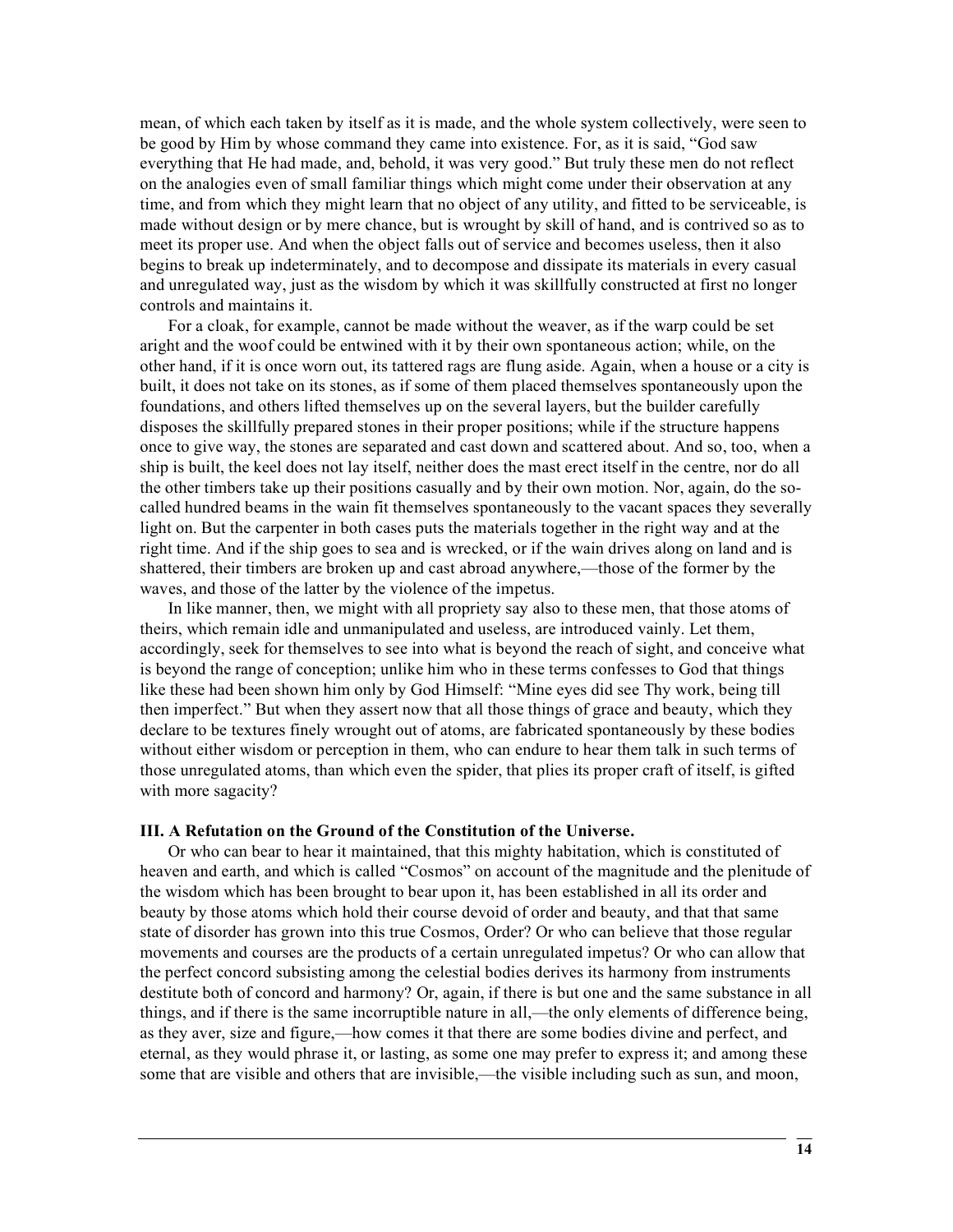and stars, and earth, and water; and the invisible including gods, and demons, and spirits? For the existence of such they cannot possibly deny however desirous to do so.

And again, there are other objects that are long-lived, both animals and plants. As to animals, there are, for example, among birds, as they say, the eagle, the raven, and the phoenix; and among creatures living on land, there are the stag, and the elephant, and the dragon; and among aquatic creatures there are the whales, and such like monsters of the deep. And as to trees, there are the palm, and the oak, and the persea; and among trees, too, there are some that are evergreens, of which kind fourteen have been reckoned up by some one; and there are others that only bloom for a certain season, and then shed their leaves. And there are other objects, again—which indeed constitute the vast mass of all which either grow or are begotten—that have an early death and a brief life. And among these is man himself, as a certain holy scripture says of him: "Man that is born of woman is of few days." Well, but I suppose they will reply that the varying conjunctions of the atoms account fully for differences so great in the matter of duration. For it is maintained that there are some things that are compressed together by them, and firmly interlaced, so that they become closely compacted bodies, and consequently exceedingly hard to break up; while there are others in which more or less the conjunction of the atoms is of a looser and weaker nature, so that either quickly or after some time they separate themselves from their orderly constitution. And, again, there are some bodies made up of atoms of a definite kind and a certain common figure, while there are others made up of diverse atoms diversely disposed.

But who, then, is the sagacious discriminator, that brings certain atoms into collocation, and separates others; and marshals some in such wise as to form the sun, and others in such a way as to originate the moon, and adapts all in natural fitness, and in accordance with the proper constitution of each star? For surely neither would those solar atoms, with their peculiar size and kind, and with their special mode of collocation, ever have reduced themselves so as to effect the production of a moon; nor, on the other hand, would the conjunctions of these lunar atoms ever have developed into a sun. And as certainly neither would Arcturus, resplendent as he is, ever boast his having the atoms possessed by Lucifer, nor would the Pleiades glory in being constituted of those of Orion. For well has Paul expressed the distinction when he says: "There is one glory of the sun, and another glory of the moon, and another glory of the stars: for one star differeth from another star in glory."

And if the coalition effected among them has been an unintelligent one, as is the case with soulless objects, then they must needs have had some sagacious artificer; and if their union has been one without the determination of will, and only of necessity, as is the case with irrational objects, then some skilful leader must have brought them together and taken them under his charge. And if they have linked themselves together spontaneously, for a spontaneous work, then some admirable architect must have apportioned their work for them, and assumed the superintendence among them; or there must have been one to do with them as the general does who loves order and discipline, and who does not leave his army in an irregular condition, or suffer all things to go on confusedly, but marshals the cavalry in their proper succession, and disposes the heavy-armed infantry in their due array, and the javelin-men by themselves, and the archers separately, and the slingers in like manner, and sets each force in its appropriate position, in order that all those equipped in the same way may engage together…

…But inconsiderate men do not see even things that are apparent, and certainly they are far from being cognisant of things that are unapparent. For they do not seem even to have any notion of those regulated risings and settings of the heavenly bodies,—those of the sun, with all their wondrous glory, no less than those of the others; nor do they appear to make due application of the aids furnished through these to men, such as the day that rises clear for man's work, and the night that overshadows earth for man's rest. "For man," it is said, "goeth forth unto his work, and to his labour, until the evening." Neither do they consider that other revolution, by which the sun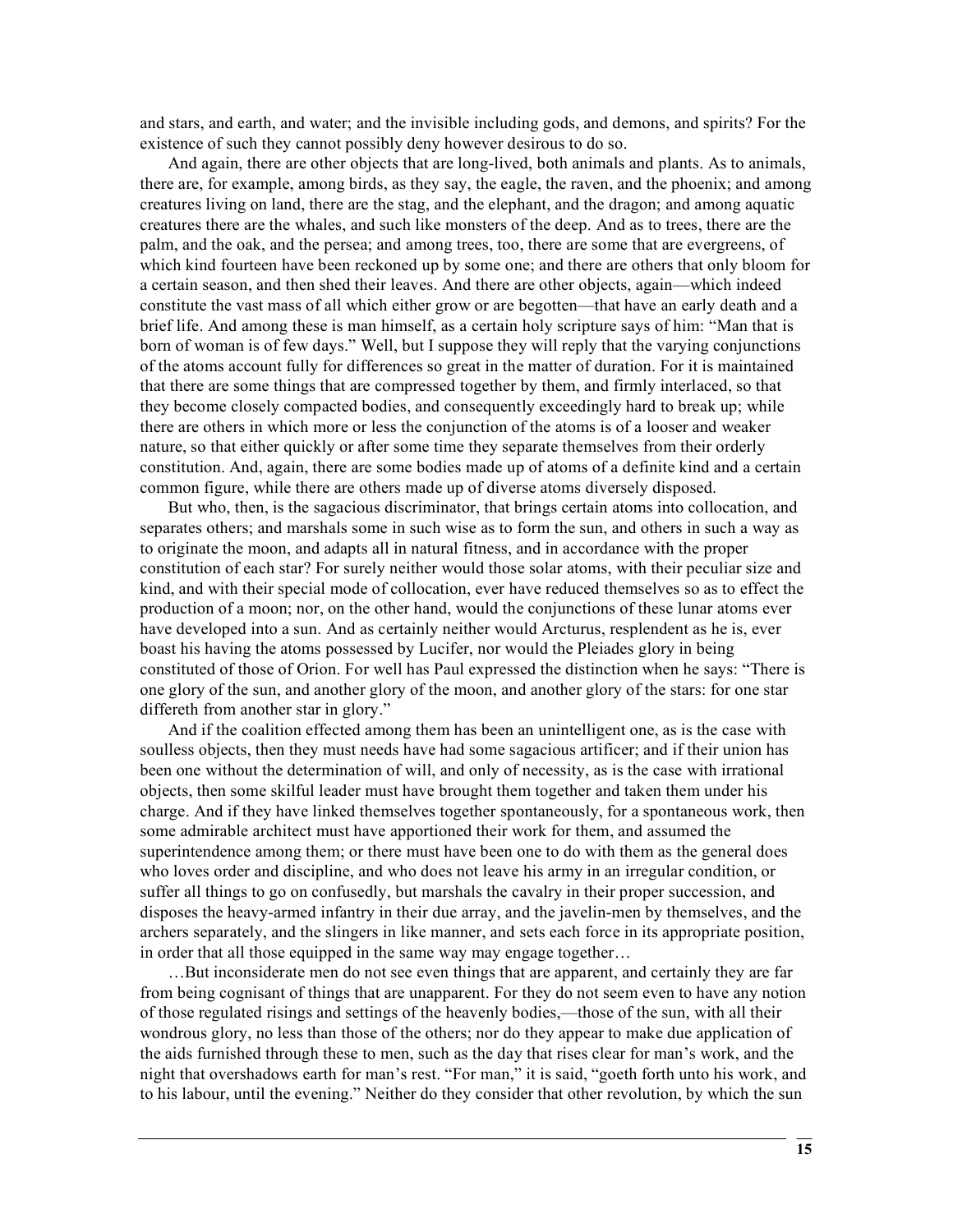makes out for us determinate times, and convenient seasons, and regular successions, directed by those atoms of which it consists. But even though men like these—and miserable men they are, however they may believe themselves to be righteous—may choose not to admit it, there is a mighty Lord that made the sun, and gave it the impetus for its course by His words. O ye blind ones, do these atoms of yours bring you the winter season and the rains, in order that the earth may yield food for you, and for all creatures living on it? Do they introduce summertime, too, in order that ye may gather their fruits from the trees for your enjoyment? And why, then, do ye not worship these atoms, and offer sacrifices to them as the guardians of earth's fruits? Thankless surely are ye, in not setting solemnly apart for them even the most scanty first-fruits of that abundant bounty which ye receive from them.

…Moreover, those stars which form a community so multitudinous and various, which these erratic and ever self-dispersing atoms have constituted, have marked off by a kind of covenant the tracts for their several possessions, portioning these out like colonies and governments, but without the presidency of any founder or house-master; and with pledged fealty and in peace they respect the laws of vicinity with their neighbors, and abstain from passing beyond the boundaries which they received at the outset, just as if they enjoyed the legislative administration of true princes in the atoms. Nevertheless these atoms exercise no rule. For how could these, that are themselves nothing, do that? But listen to the divine oracles: "The works of the Lord are in judgment; from the beginning, and from His making of them, He disposed the parts thereof. He garnished His works for ever, and their principles unto their generations."

…what phalanx ever traversed the plain in such perfect order, no trooper outmarching the others, or falling out of rank, or obstructing the course, or suffering himself to be distanced by his comrades in the array, as is the case with that steady advance in regular file, as it were, and with close-set shields, which is presented by this serried and unbroken and undisturbed and unobstructed progress of the hosts of the stars? Albeit by side inclinations and flank movements certain of their revolutions become less clear. Yet, however that may be, they assuredly always keep their appointed periods, and again bear onward determinately to the positions from which they have severally risen, as if they made that their deliberate study. Wherefore let these notable anatomizers of atoms, these dividers of the indivisible, these compounders of the uncompoundable, these adepts in the apprehension of the infinite, tell us whence comes this circular march and course of the heavenly bodies, in which it is not any single combination of atoms that merely chances all unexpectedly to swing itself round in this way; but it is one vast circular choir that moves thus, ever equally and concordantly, and whirls in these orbits. And whence comes it that this mighty multitude of fellow-travelers, all unmarshalled by any captain, all ungifted with any determination of will, and all unendowed with any knowledge of each other, have nevertheless held their course in perfect harmony? Surely, well has the prophet ranked this matter among things which are impossible and undemonstrable,—namely, that two strangers should walk together. For he says, "Shall two come to the same lodging unless they know each other?"

#### **IV. A Refutation of the Same on the Grounds of the Human Constitution.**

Further, those men understand neither themselves nor what is proper to themselves. For if any of the leaders in this impious doctrine only considered what manner of person he is himself, and whence he comes, he would surely be led to a wise decision, like one who has obtained understanding of himself, and would say, not to these atoms, but to his Father and Maker, "Thy hands have made me and fashioned me." And he would take up, too, this wonderful account of his formation as it has been given by one of old: "Hast Thou not poured me out as milk, and curdled me as cheese? Thou hast clothed me with skin and flesh, and hast fenced me with bones and sinews. Thou hast granted me life and favor, and Thy visitation hath preserved my spirit."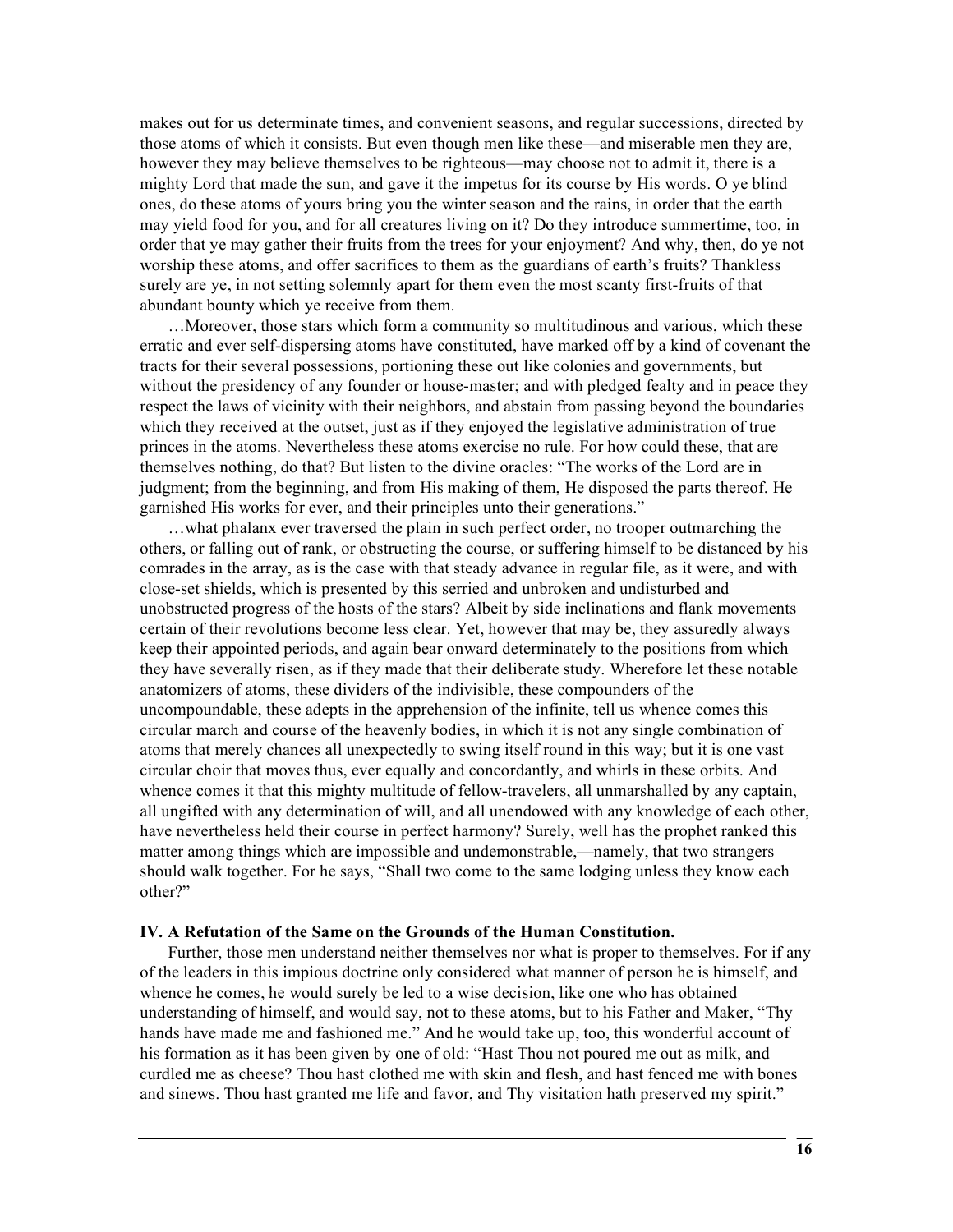For of what quantity and of what origin were the atoms which the father of Epicurus gave forth from himself when he begat Epicurus? And how, when they were received within his mother's womb, did they coalesce, and take form and figure? and how were they put in motion and made to increase? And how did that little seed of generation draw together the many atoms that were to constitute Epicurus, and change some of them into skin and flesh for a covering, and make bone of others for erectness and strength, and form sinews of others for compact contexture? And how did it frame and adapt the many other members and parts—heart and bowels, and organs of sense, some within and some without—by which the body is made a thing of life?

For of all these things there is not one either idle or useless: not even the meanest of them the hair, or the nails, or such like—is so; but all have their service to do, and all their contribution to make, some of them to the soundness of bodily constitution, and others of them to beauty of appearance. For Providence cares not only for the useful, but also for the seasonable and beautiful. Thus the hair is a kind of protection and covering for the whole head, and the beard is a seemly ornament for the philosopher. It was Providence, then, that formed the constitution of the whole body of man, in all its necessary parts, and imposed on all its members their due connection with each other, and measured out for them their liberal supplies from the universal resources. And the most prominent of these show clearly, even to the uninstructed, by the proof of personal experience, the value and service attaching to them: the head, for example, in the position of supremacy, and the senses set like a guard about the brain, as the ruler in the citadel; and the advancing eyes, and the reporting ears; and the taste which, as it were, is the tributegatherer; and the smell, which tracks and searches out its objects: and the touch, which manipulates all put under it.

Hence we shall only run over in a summary way, at present, some few of the works of an allwise Providence; and after a little we shall, if God grant it, go over them more minutely, when we direct our discourse toward one who has the repute of greater learning. So, then, we have the ministry of the hands, by which all kinds of works are wrought, and all skilful professions practised, and which have all their various faculties furnished them, with a view to the discharge of one common function; and we have the shoulders, with their capacity for bearing burdens; and the fingers, with their power of grasping; and the elbows, with their faculty of bending, by which they can turn inwardly, upon the body, or take an outward inclination, so as to be able either to draw objects toward the body, or to thrust them away from it. We have also the service of the feet, by which the whole terrestrial creation is made to come under our power, the earth itself is traversed thereby, the sea is made navigable, the rivers are crossed, and intercourse is established for all with all things. The belly, too, is the storehouse of meats, with all its parts arranged in their proper collocations, so that it apportions for itself the right measure of aliment, and ejects what is over and above that.

And so is it with all the other things by which manifestly the due administration of the constitution of man is wisely secured. Of all these, the intelligent and the unintelligent alike enjoy the same use; but they have not the same comprehension of them. For there are some who refer this whole economy to a power which they conceive to be a true divinity, and which they apprehend as at once the highest intelligence in all things, and the best benefactor to themselves, believing that this economy is all the work of a wisdom and a might which are superior to every other, and in themselves truly divine. And there are others who aimlessly attribute this whole structure of most marvelous beauty to chance and fortuitous coincidence. And in addition to these, there are also certain physicians, who, having made a more effective examination into all these things, and having investigated with utmost accuracy the disposition of the inward parts in especial, have been struck with astonishment at the results of their inquiry, and have been led to deify nature itself. The notions of these men we shall review afterwards, as far as we may be able, though we may only touch the surface of the subject. Meantime, to deal with this matter generally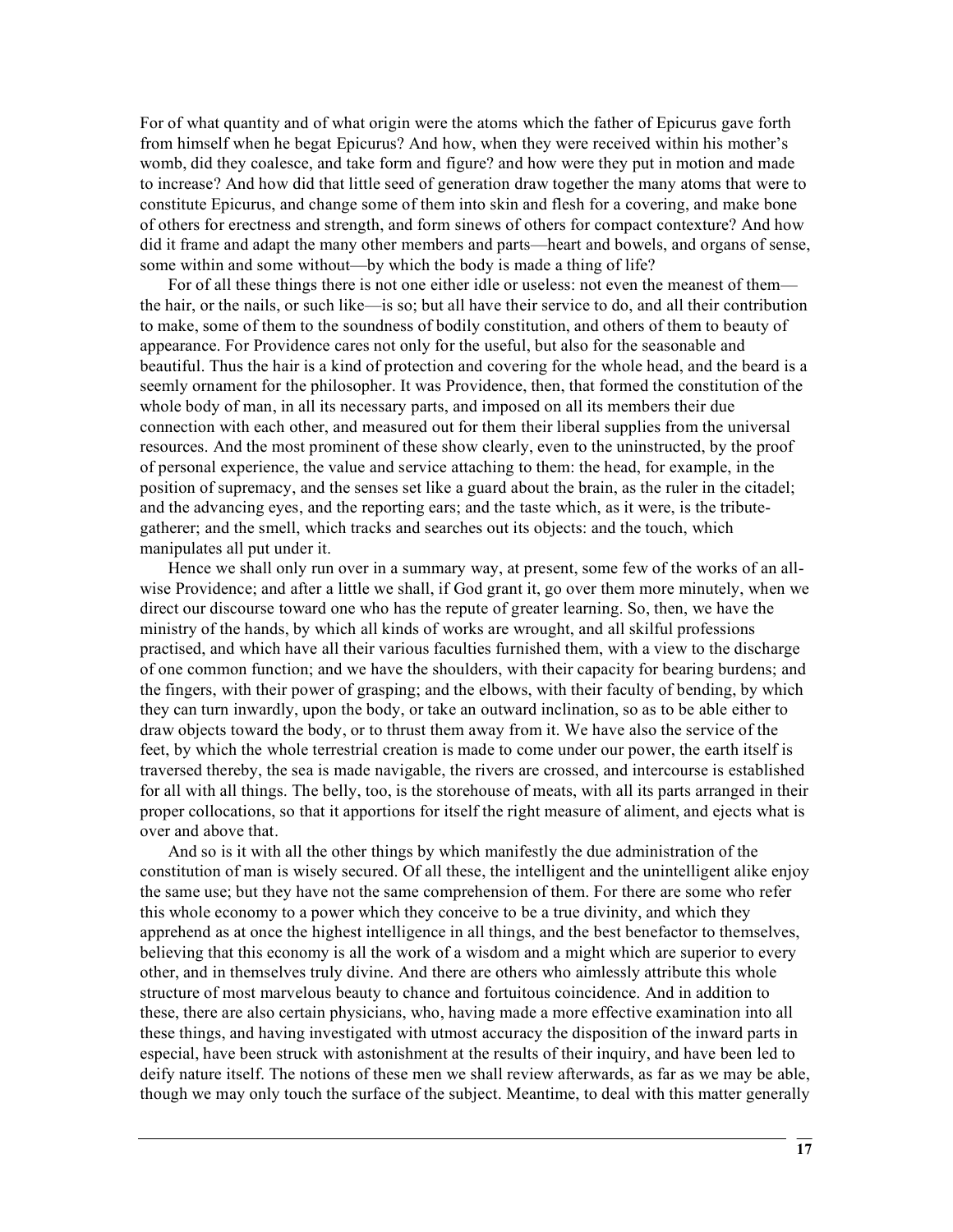and summarily, let me ask who constructed this whole tabernacle of ours, so lofty, erect, graceful, sensitive, mobile, active, and apt for all things? Was it, as they say, the irrational multitude of atoms?

Nay, these, by their conjunctions, could not mould even an image of clay, neither could they hew and polish a statue of stone; nor could they cast and finish an idol of silver or gold; but arts and handicrafts calculated for such operations have been discovered by men who fabricate these objects. And if, even in these, representations and models cannot be made without the aid of wisdom, how can the genuine and original patterns of these copies have come into existence spontaneously? And whence have come the soul, and the intelligence, and the reason, which are born with the philosopher? Has he gathered these from those atoms which are destitute alike of soul, and intelligence, and reason? and has each of these atoms inspired him with some appropriate conception and notion? And are we to suppose that the wisdom of man was made up by these atoms, as the myth of Hesiod tells us that Pandora was fashioned by the gods? Then shall the Greeks have, to give up speaking of the various species of poetry, and music, and astronomy, and geometry, and all the other arts and sciences, as the inventions and instructions of the gods, and shall have to allow that these atoms are the only muses with skill and wisdom for all subjects. For this theogony, constructed of atoms by Epicurus, is indeed something extraneous to the infinite worlds of order, and finds its refuge in the infinite disorder.

# **5. LACTANTIUS,** *THE DIVINE INSTITUTES* **(BOOK I)**

*Known as the "Christian Cicero," Lactantius (c. 240-320 AD) was a professor of rhetoric who converted to Christianity. He influenced Emperor Constantine's policy of religious toleration as well as becoming tutor to Constantine's son.*

## **Chapter II**

For there is no one so uncivilized, and of such an uncultivated disposition, who, when he raises his eyes to heaven, although he knows not by the providence of what God all this visible universe is governed, does not understand from the very magnitude of the objects, from their motion, arrangement, constancy, usefulness, beauty, and temperament, that there is some providence, and that that which exists with wonderful method must have been prepared by some greater intelligence.

## **Chapter IX**

But now the conclusion, with which Tully [Cicero] finished the sentiment, is much more absurd. "But if matter," he says, "was not made by God, the earth indeed, and water, and air, and fire, were not made by God." How skillfully he avoided the danger! For he stated the former point as though it required no proof, whereas it was much more uncertain than that on account of which the statement was made. If matter, he says, was not made by God, the world was not made by God. He preferred to draw a false inference from that which is false, than a true one from that which is true. And though uncertain things ought to be proved from those which are certain, he drew a proof from an uncertainty, to overthrow that which was certain. For, that the world was made by divine providence (not to mention Trismegistus, who proclaims this; not to mention the verses of the Sibyls, who make the same announcement; not to mention the prophets, who with one impulse and with harmonious voice bear witness that the world was made, and that it was the workmanship of God), even the philosophers almost universally agree; for this is the opinion of the Pythagoreans, the Stoics, and the Peripatetics, who are the chief of every sect. In short, from those first seven wise men, even to Socrates and Plato, it was held as an acknowledged and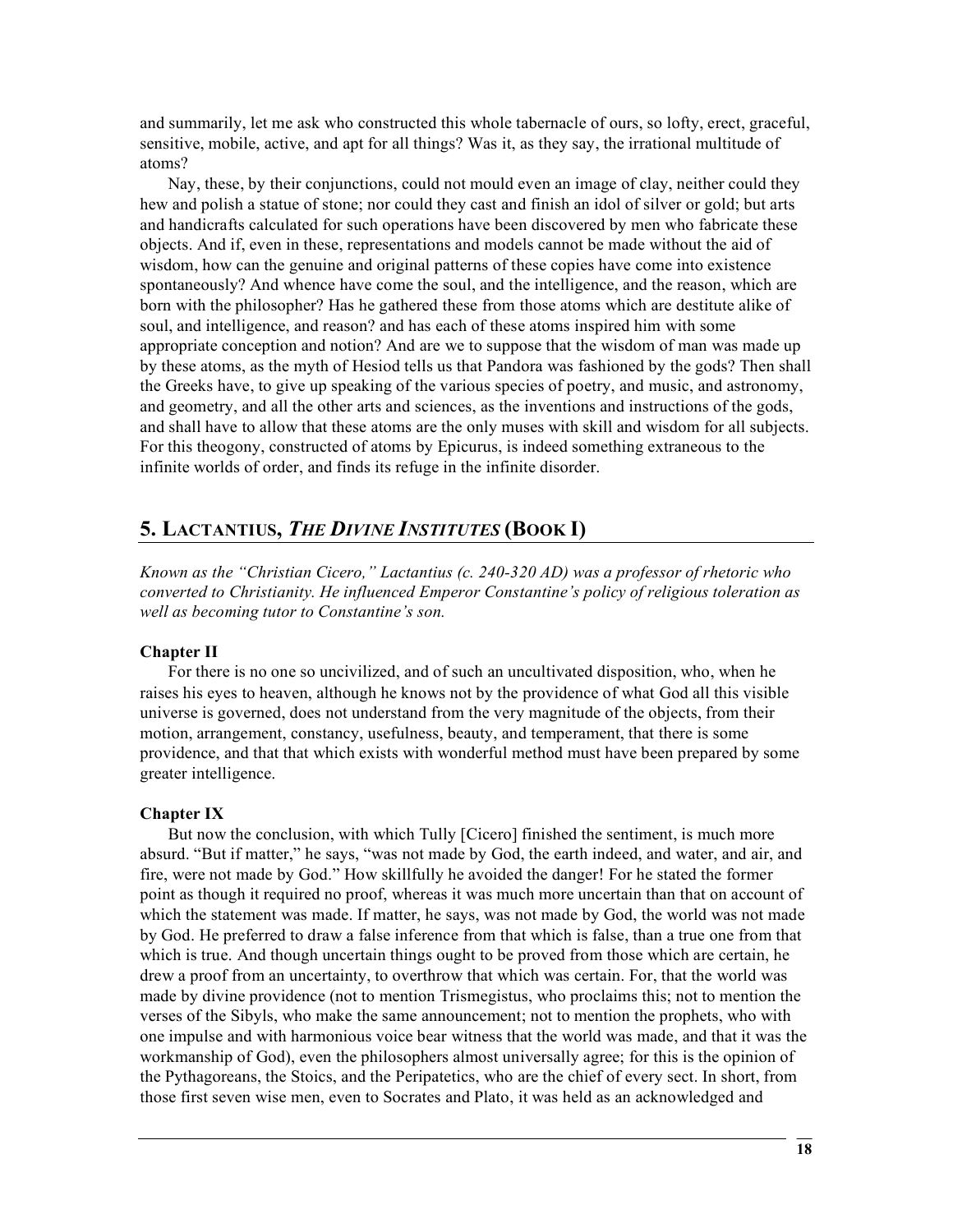undoubted fact; until many ages afterwards the crazy Epicurus lived, who alone ventured to deny that which is most evident, doubtless through the desire of discovering novelties, that he might found a sect in his own name. And because he could find out nothing new, that he might still appear to disagree with the others, he wished to overthrow old opinions. But in this all the philosophers who snarled around him, refuted him. It is more certain, therefore, that the world was arranged by providence, than that matter was collected by providence. Wherefore he ought not to have supposed that the world was not made by divine providence, because its matter was not made by divine providence; but because the world was made by divine providence, he ought to have concluded that matter also was made by the Deity. For it is more credible that matter was made by God, because He is all-powerful, than that the world was not made by God, because nothing can be made without mind, intelligence, and design…

If you had been brought up in a well-built and ornamented house, and had never seen a workshop, would you have supposed that that house was not built by man, because you did not know how it was built? You would assuredly ask the same question about the house which you now ask about the world—by what hands, with what implements, man had contrived such great works; and especially if you should see large stones, immense blocks, vast columns, the whole work lofty and elevated, would not these things appear to you to exceed the measure of human strength, because you would not know that these things were made not so much by strength as by skill and ingenuity?

But if man, in whom nothing is perfect, nevertheless effects more by skill than his feeble strength would permit, what reason is there why it should appear to you incredible, when it is alleged that the world was made by God, in whom, since He is perfect, wisdom can have no limit, and strength no measure?

## **6. ATHANASIUS,** *CONTRA GENTES* **(PART III)**

*Athanasius (c. 296-373) was Archbishop of Alexandria.*

#### **§35. Creation a revelation of God; especially in the order and harmony pervading the whole.**

For God, being good and loving to mankind, and caring for the souls made by Him,—since He is by nature invisible and incomprehensible, having His being beyond all created existence, for which reason the race of mankind was likely to miss the way to the knowledge of Him, since they are made out of nothing while He is unmade,—for this cause God by His own Word gave the Universe the Order it has, in order that since He is by nature invisible, men might be enabled to know Him at any rate by His works. For often the artist even when not seen is known by his works.

2. And as they tell of Phidias the Sculptor that his works of art by their symmetry and by the proportion of their parts betray Phidias to those who see them although he is not there, so by the order of the Universe one ought to perceive God its maker and artificer, even though He be not seen with the bodily eyes. For God did not take His stand upon His invisible nature (let none plead that as an excuse) and leave Himself utterly unknown to men; but as I said above, He so ordered Creation that although He is by nature invisible He may yet be known by His works.

3. And I say this not on my own authority, but on the strength of what I learned from men who have spoken of God, among them Paul, who thus writes to the Romans: "for the invisible things of Him since the creation of the world are clearly seen, being understood by the things that are made;" while to the Lycaonians he speaks out and says: "We also are men of like passions with you, and bring you good tidings, to turn from these vain things unto a Living God, Who made the heaven and the earth and the sea, and all that in them is, Who in the generations gone by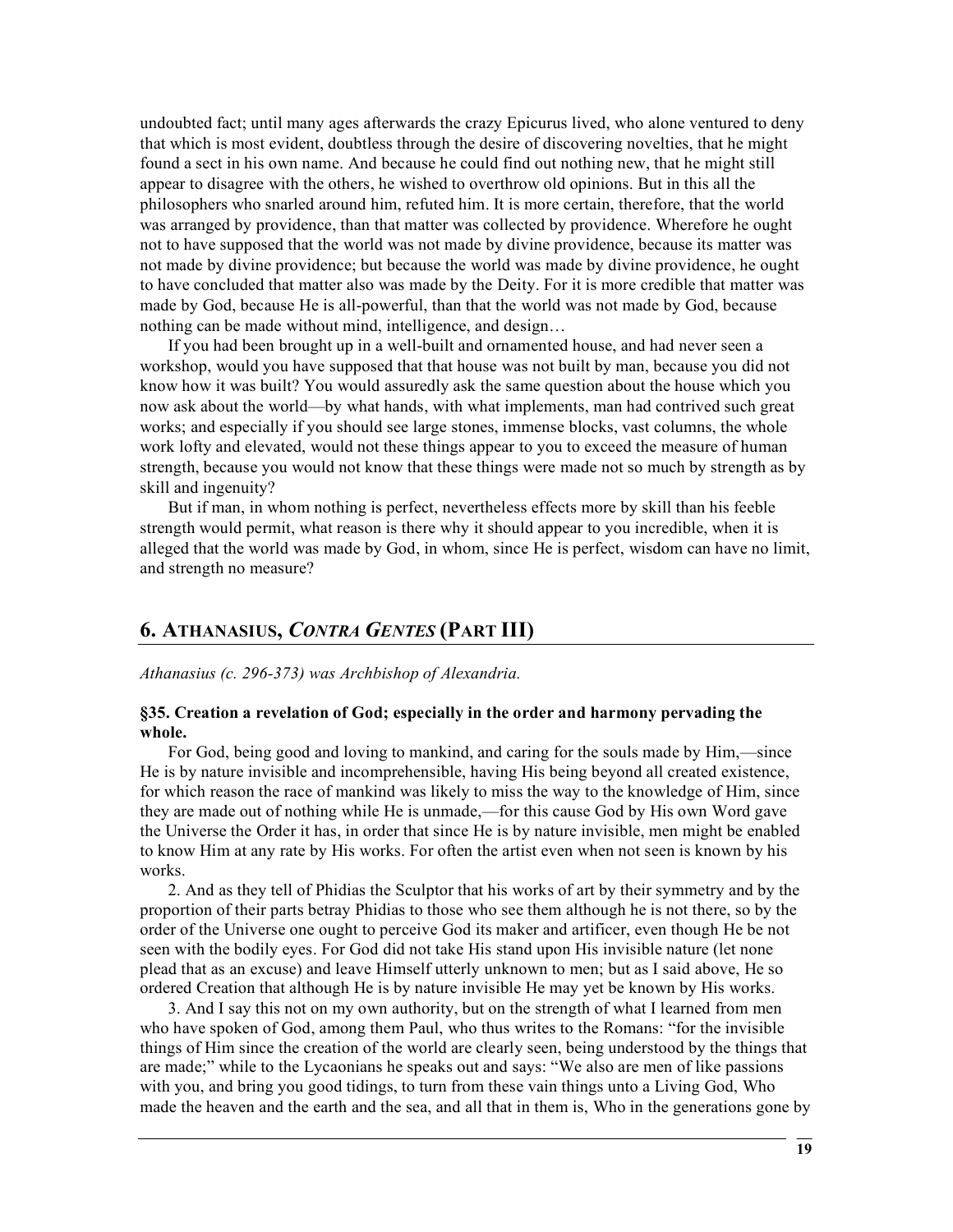suffered all nations to walk in their own ways. And yet He left not Himself without witness, in that He did good, and gave you from heaven rains and fruitful seasons, filling your hearts with food and gladness."

4. For who that sees the circle of heaven and the course of the sun and the moon, and the positions and movements of the other stars, as they take place in opposite and different directions, while yet in their difference all with one accord observe a consistent order, can resist the conclusion that these are not ordered by themselves, but have a maker distinct from themselves who orders them? or who that sees the sun rising by day and the moon shining by night, and waning and waxing without variation exactly according to the same number of days, and some of the stars running their courses and with orbits various and manifold, while others move without wandering, can fail to perceive that they certainly have a creator to guide them?

### **§36. This the more striking, if we consider the opposing forces out of which this order is produced.**

Who that sees things of opposite nature combined, and in concordant harmony, as for example fire mingled with cold, and dry with wet, and that not in mutual conflict, but making up a single body, as it were homogeneous, can resist the inference that there is One external to these things that has united them? Who that sees winter giving place to spring and spring to summer and summer to autumn, and that these things contrary by nature (for the one chills, the other burns, the one nourishes, the other destroys), yet all make up a balanced result beneficial to mankind,—can fail to perceive that there is One higher than they, Who balances and guides them all, even if he see Him not?

2. Who that sees the clouds supported in air, and the weight of the waters bound up in the clouds, can but perceive Him that binds them up and has ordered these things so? Or who that sees the earth, heaviest of all things by nature, fixed upon the waters, and remaining unmoved upon what is by nature mobile, will fail to understand that there is One that has made and ordered it, even God? Who that sees the earth bringing forth fruits in due season, and the rains from heaven, and the flow of rivers, and springing up of wells, and the birth of animals from unlike parents, and that these things take place not at all times but at determinate seasons,—and in general, among things mutually unlike and contrary, the balanced and uniform order to which they conform,—can resist the inference that there is one Power which orders and administers them, ordaining things well as it thinks fit?

4. For left to themselves they could not subsist or ever be able to appear, on account of their mutual contrariety of nature. For water is by nature heavy, and tends to flow downwards, while the clouds are light and belong to the class of things which tend to soar and mount upwards. And yet we see water, heavy as it is, borne aloft in the clouds. And again, earth is very heavy, while water on the other hand is relatively light; and yet the heavier is supported upon the lighter, and the earth does not sink, but remains immoveable. And male and female are not the same, while yet they unite in one, and the result is the generation from both of an animal like them. And to cut the matter short, cold is opposite to heat, and wet fights with dry, and yet they come together and are not at variance, but they agree, and produce as their result a single body, and the birth of everything…

#### **§38. The Unity of God shewn by the Harmony of the order of Nature.**

Since then, there is everywhere not disorder but order, proportion and not disproportion, not disarray but arrangement, and that in an order perfectly harmonious, we needs must infer and be led to perceive the Master that put together and compacted all things, and produced harmony in them. For though He be not seen with the eyes, yet from the order and harmony of things contrary it is possible to perceive their Ruler, Arranger, and King.

2. For in like manner as if we saw a city, consisting of many and diverse people, great and small, rich and poor, old and young, male and female, in an orderly condition, and its inhabitants,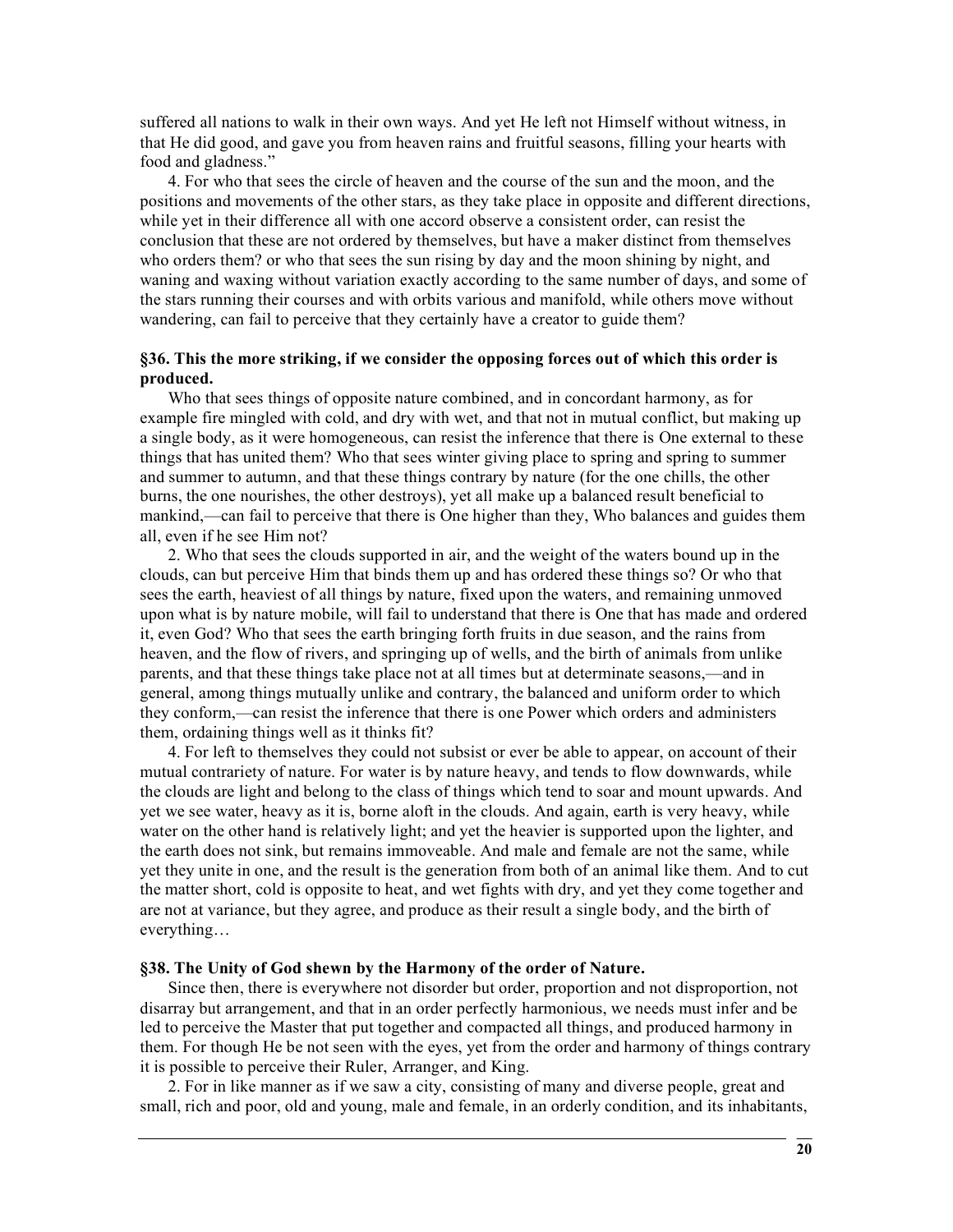while different from one another, yet at unity among themselves, and not the rich set against the poor, the great against the small, nor the young against the old, but all at peace in the enjoyment of equal rights,—if we saw this, the inference surely follows that the presence of a ruler enforces concord, even if we do not see him; (for disorder is a sign of absence of rule, while order shews the governing authority: for when we see the mutual harmony of the members in the body, that the eye does not strive with the hearing, nor is the hand at variance with the foot, but that each accomplishes its service without variance, we perceive from this that certainly there is a soul in the body that governs these members, though we see it not); so in the order and harmony of the Universe, we needs must perceive God the governor of it all, and that He is one and not many.

3. So then this order of its arrangement, and the concordant harmony of all things, shews that the Word, its Ruler and Governor, is not many, but One. For if there were more than one Ruler of Creation, such an universal order would not be maintained, but all things would fall into confusion because of their plurality, each one biasing the whole to his own will, and striving with the other. For just as we said that polytheism was atheism, so it follows that the rule of more than one is the rule of none. For each one would cancel the rule of the other, and none would appear ruler, but there would be anarchy everywhere. But where no ruler is, there disorder follows of course.

4. And conversely, the single order and concord of the many and diverse shews that the ruler too is one. For just as though one were to hear from a distance a lyre, composed of many diverse strings, and marvel at the concord of its symphony, in that its sound is composed neither of low notes exclusively, nor high nor intermediate only, but all combine their sounds in equal balance,—and would not fail to perceive from this that the lyre was not playing itself, nor even being struck by more persons than one, but that there was one musician, even if he did not see him, who by his skill combined the sound of each string into the tuneful symphony; so, the order of the whole universe being perfectly harmonious, and there being no strife of the higher against the lower or the lower against the higher, and all things making up one order, it is consistent to think that the Ruler and King of all Creation is one and not many, Who by His own light illumines and gives movement to all…

#### **§47. Necessity of a return to the Word if our corrupt nature is to be restored.**

Who then, who can declare the Father by number, so as to discover the powers of His Word? For like as He is the Father's Word and Wisdom, so too condescending to created things, He becomes, to impart the knowledge and apprehension of Him that begot Him, His very Brightness and very Life, and the Door, and the Shepherd, and the Way, and King and Governor, and Saviour over all, and Light, and Giver of Life, and Providence over all. Having then such a Son begotten of Himself, good, and Creator, the Father did not hide Him out of the sight of His creatures, but even day by day reveals Him to all by means of the organisation and life of all things, which is His work.

2. But in and through Him He reveals Himself also, as the Saviour says: "I in the Father and the Father in Me:" so that it follows that the Word is in Him that begat Him, and that He that is begotten lives eternally with the Father. But this being so, and nothing being outside Him, but both heaven and earth and all that in them is being dependent on Him, yet men in their folly have set aside the knowledge and service of Him, and honoured things that are not instead of things that are: and instead of the real and true God deified things that were not, "serving the creature rather than the Creator," thus involving themselves in foolishness and impiety.

3. For it is just as if one were to admire the works more than the workman, and being awestruck at the public works in the city, were to make light of their builder, or as if one were to praise a musical instrument but to despise the man who made and tuned it. Foolish and sadly disabled in eyesight! For how else had they known the building, or ship, or lyre, had not the shipbuilder made it, the architect built it, or the musician fashioned it?